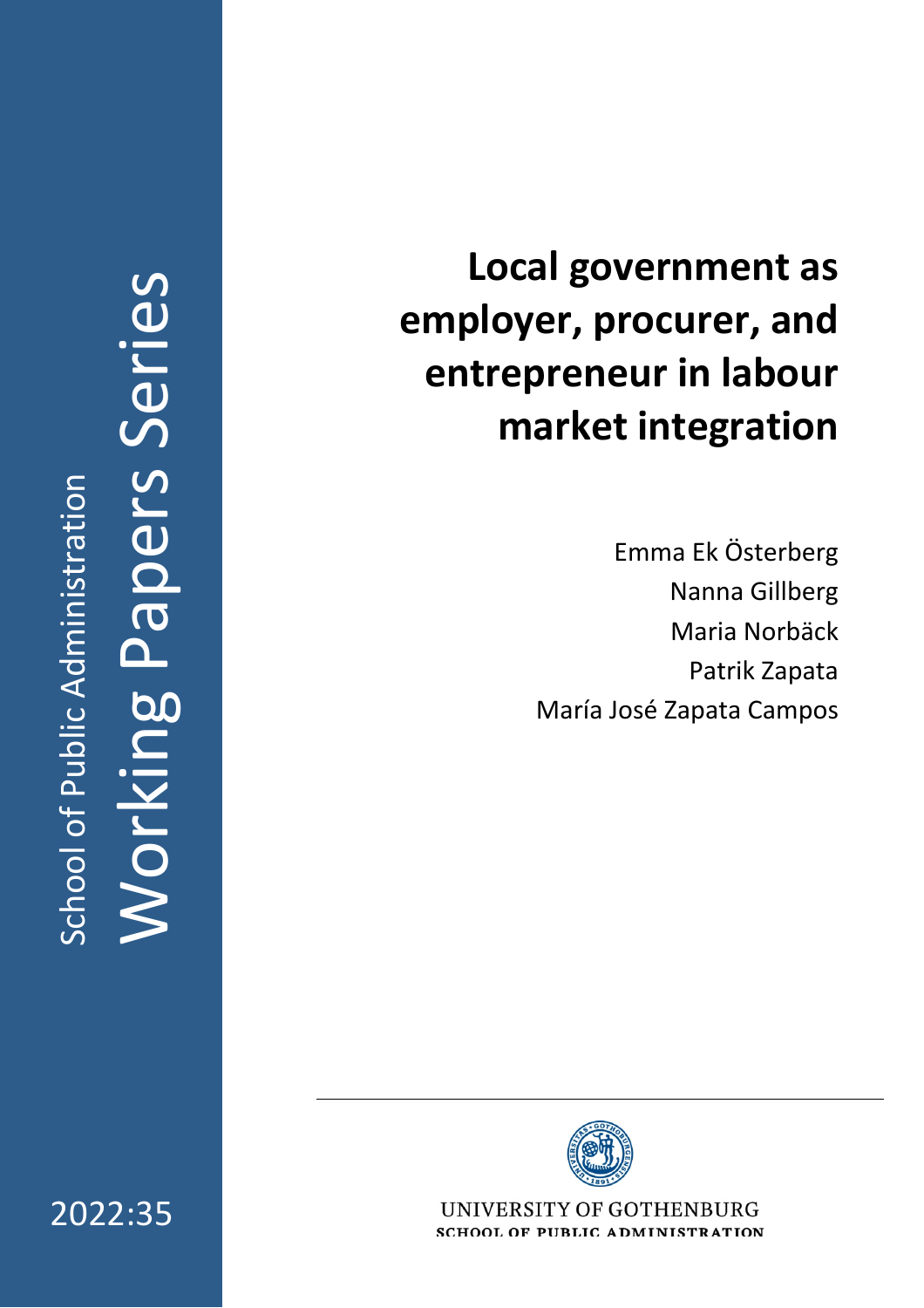Contributions published in SPA Working Paper Series are scientific reports produced by researchers at the School of Public Administration, University of Gothenburg. Working papers as well as finished reports are included in the series. Papers can be published in Swedish or in English. A member of the Editorial board must approve the publication of each paper.

Editorial board:

| Carina Abrahamsson Löfström | <b>Gustaf Kastberg</b> |
|-----------------------------|------------------------|
| Gregg Bucken-Knapp          | Lena Lindgren          |
| Pierre Donatella            | <b>Stig Montin</b>     |
| Emma Ek Österberg           | Ylva Norén Bretzer     |
| Malgorzata Erikson          | Björn Rombach          |
| Jenny de Fine Licht         | <b>Mette Sandoff</b>   |
| Vicki Johansson             | Iwona Sobis            |
| David Karlsson              | Rolf Solli             |
| Tom Karlsson                | Patrik Zapata          |
|                             |                        |

Editor: David Karlsson E-mail: david.karlsson@spa.gu.se

School of Public Administration, University of Gothenburg P.O. Box 712 SE 405 30 Gothenburg Sweden

Papers from the SPA Working Paper Series can be downloaded from the Internet: www.gu.se/forvaltningshogskolan (publications)

School of Public Administration Working Paper Series 2022:35 *Local government as employer, procurer, and entrepreneur in labour market integration*  © Emma Ek Österberg, Nanna Gillberg, Maria Norbäck, Patrik Zapata & María José Zapata Campos (2022) ISSN 1651-5242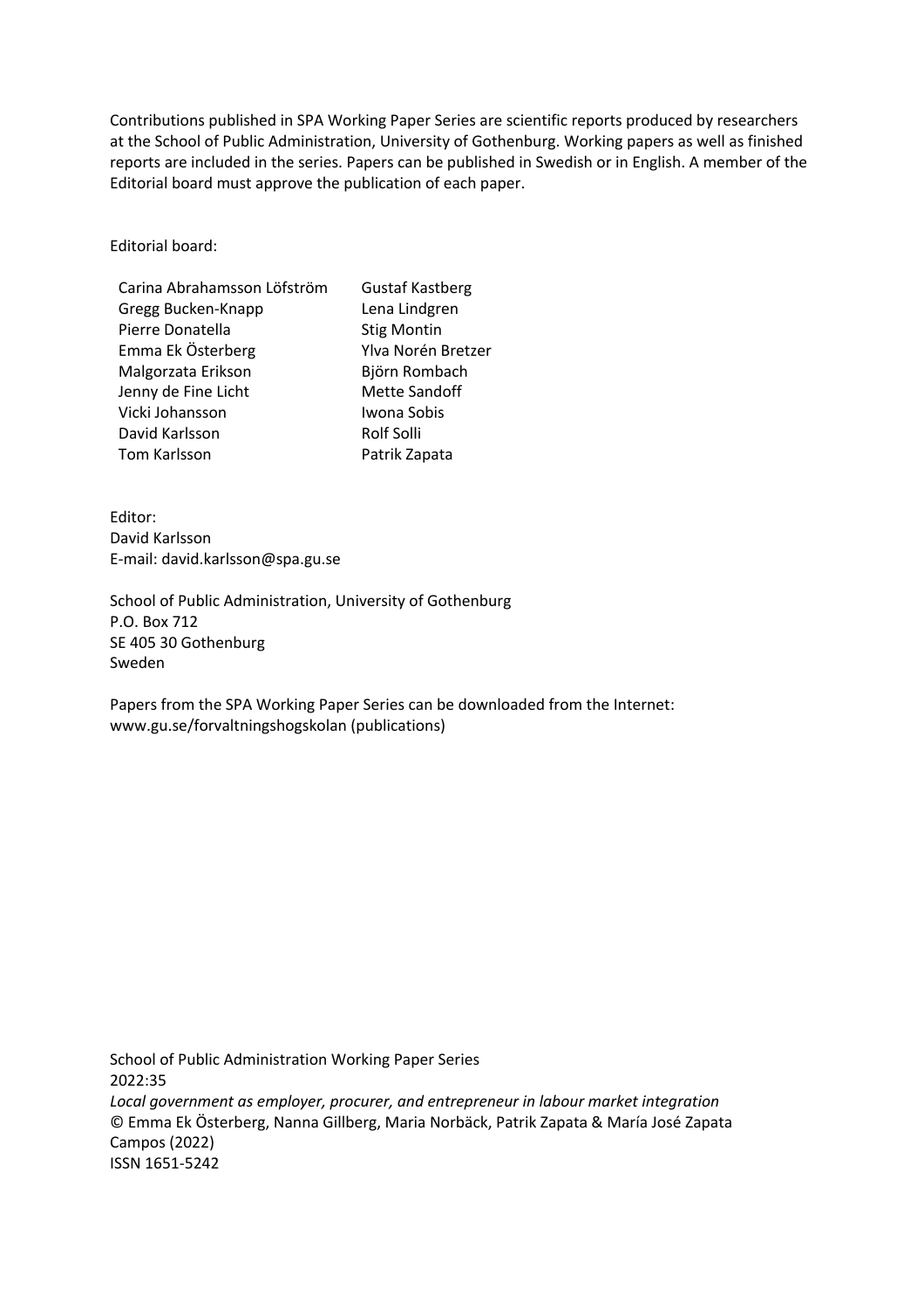## **Local government as employer, procurer, and entrepreneur in labour market integration**

Emma Ek Österberg, Nanna Gillberg, Maria Norbäck, Patrik Zapata, and María José Zapata Campos

This is an English version of the School of Public Administration report No 161 (2022), *Kommunen som upphandlare, entreprenör och arbetsgivare i arbetsmarknadsintegration av utrikesfödda.*

#### **Index**

| Local government as employer, procurer, and entrepreneur in labour market integration |    |
|---------------------------------------------------------------------------------------|----|
| 1. Introduction                                                                       |    |
| 2. Three studies                                                                      | 7  |
| 3. The local government as a procurer                                                 | 9  |
| 4. The local government as an entrepreneur in collaboration with civil society        | 14 |
| 5. Local governments as employers                                                     | 20 |
| 6. Discussion                                                                         | 25 |
| References                                                                            | 30 |

## **1. Introduction**

The integration of foreign-born people is a major societal challenge. Increased migration, higher unemployment, poorer working conditions, and the greater exclusion of foreign-born people among society have strengthened the need for well-functioning integration efforts. The task of initiating and pursuing such initiatives is shared by many actors at European, national, regional, and local levels, with responsibilities and tasks having been transferred between these over time. In recent years, these tasks and responsibilities have been centralised in Sweden to the state level in order to create greater equality and improved governance (Emilsson 2015). However, at the same time, a greater emphasis has also been placed on local actors, such as local governments' ability to initiate and drive integration initiatives. The main idea has been to maintain a cohesive national line  $-$  i.e. the line of work with a focus on employment and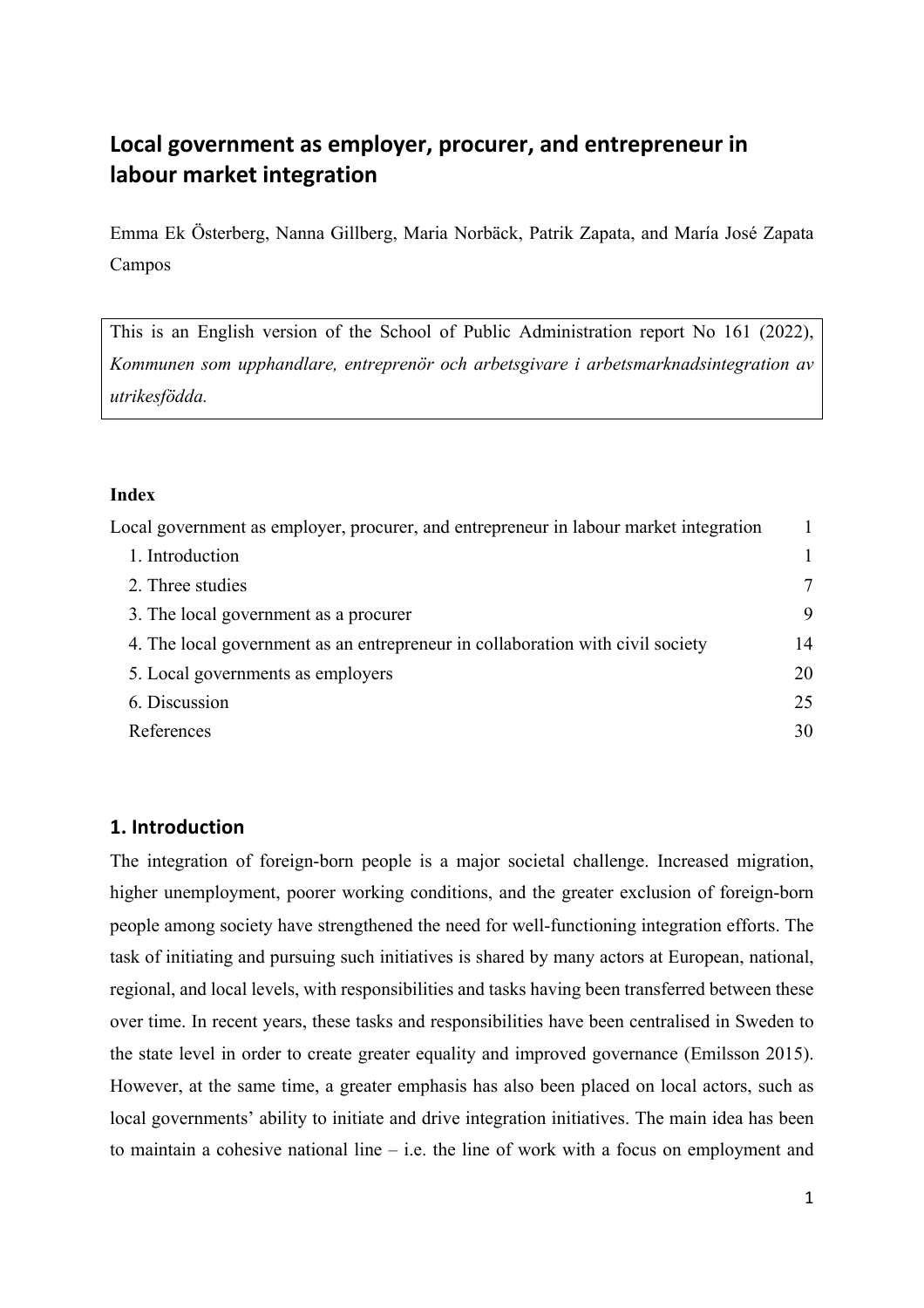labour market establishment – while ensuring that the content of the efforts must be designed based on local conditions and needs. Through using the knowledge and capacity of a variety of local actors (e.g. public authorities, private companies, civil society organisations), effective and innovative initiatives can be collaboratively developed so as to meet the challenges and multifaceted problems that exist in the field of integration. At least this is what the government, and many actors, are hoping for. This strategy follows a long tradition of local collaboration in the implementation of integration policy (Soininen 1992; Qvist 2013). Refugee reception, which increased to relatively high levels in 2015, has also increased the need to effectively capitalise upon the knowledge and resources of local actors in order to best support the new arrivals and contribute to integration (Diedrich & Hellgren 2018; Eriksson 2019).

The local governments' role in this work is central and multifaceted. The main responsibility for the establishment of new arrivals (the Establishment Programme) was admittedly lifted from local to state government which, since 2010, via the Swedish Public Employment Service (PES), has had the coordinating task of facilitating and accelerating new arrivals' labour market establishment. The local governments provide initiatives within the programme's framework, such as language education, community orientation, and adult education, while also having an overall responsibility for those discharged from the programme but in continued need of support. Local governments also conduct – in addition to the specific establishment initiatives – general work on local integration, through initiatives pertaining to, for example, childcare, schooling, housing construction, culture, and leisure.

In the implementation (concerning initiatives both within or without the establishment programme), collaboration with companies and civil society organisations is key. Further to collaboration, procurement is a useful integration tool, as local governments are large procurers with the ability to dictate terms in different ways, thereby allowing them to both directly and indirectly try to promote labour market integration. Local governments also have an important role to play in enabling and supporting civil society initiatives – a task that has become increasingly emphasised in recent years and which reflects the importance that social innovation (through local partnerships) attaches to the European Employment Strategy. In this respect, the role of local governments is similar to what research has termed 'meta-managers' (Torfing et al. 2012), whose task is to create space for and (to a certain extent) coordinate initiatives run by or, in collaboration with, civil society organisations and companies. What is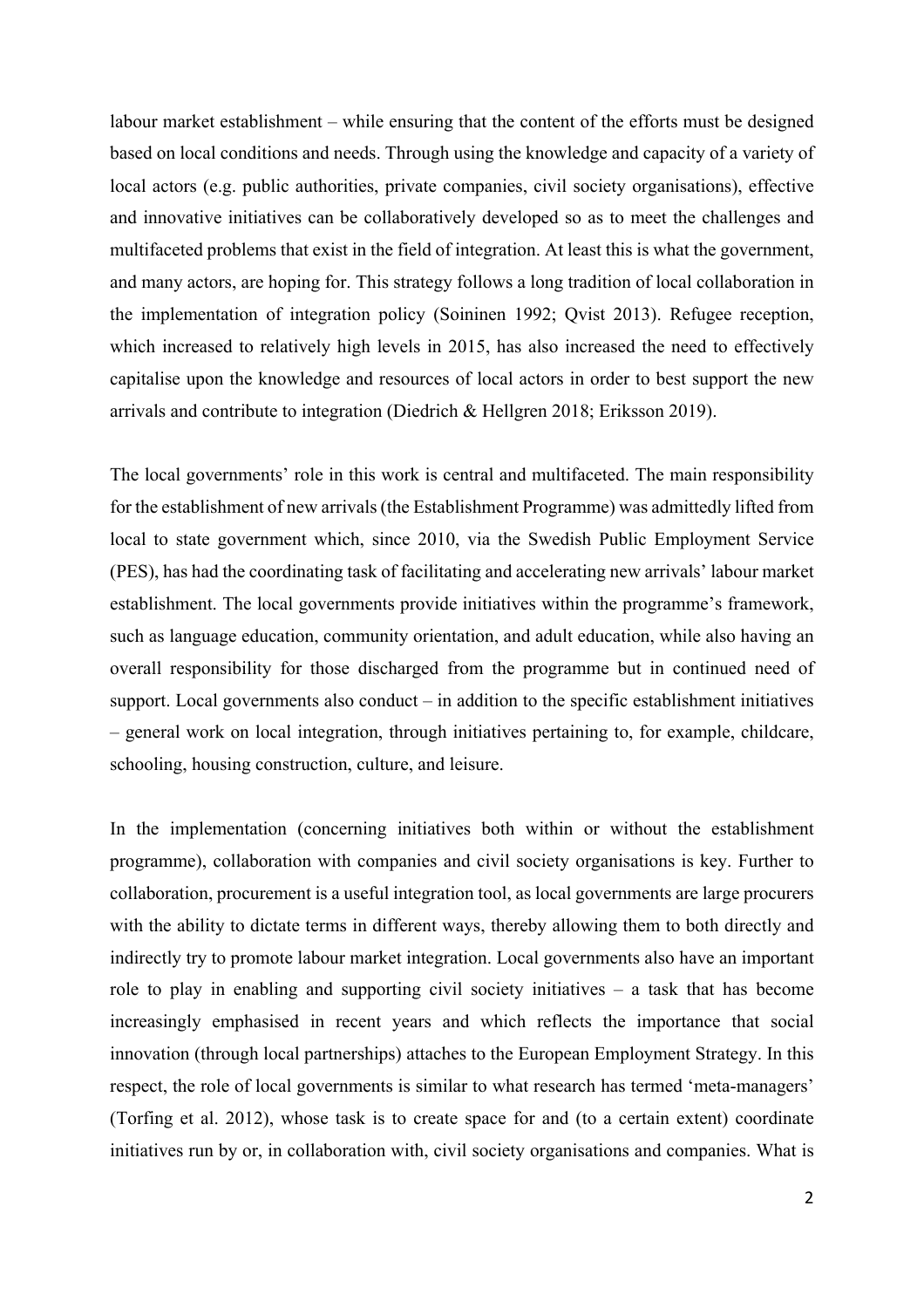to be done, how, and by whom, are open questions wherein local governments have room to prioritise and act in different ways to develop and support successful local integration work.

#### Local governments' changed role in integration policy

Local governments' roles and efforts in integration policy have been the subject of extensive discussion over the years. The issues that are of high contemporary significance  $-$  i.e. the importance of labour market focus, the (un)reasonableness of having special measures for new arrivals, and the need for local cooperation and coordination – have been central since 1985, when local governments were given responsibility for refugee reception. At that time, integration efforts were often arranged in the activities and professional norms of social services. This arrangement came to be criticised as giving rise to an excessive focus on care and passivating efforts (Qvist 2013). As early as the end of the 1980s, the next reform was implemented with the aim of encouraging local governments to more actively promote work (Prop. 1989/90: 105). When integration policy was established as a policy area (and replaced the previous immigration policy), the goals that still apply were specified, namely a general welfare policy based on diversity where special measures for immigrants are justified only during their first time in Sweden (Prop. 1997/98: 16). The bill emphasised that these efforts would aim to accelerate the integration of new arrivals in society and the workforce, and be designed so as to avoid any lock-in effects in long-term and stigmatising programmes. Rather, they would be individually designed and provided locally in close collaboration between local governments, the PES, business, and civil society. The work line has since been gradually strengthened, most recently in 2018 with the introduction of a new set of rules that were closer to those which apply to other jobseekers. This means that establishment initiatives are equated with other labour market policy initiatives and that the demands on, and the possibilities for sanctions against, the individual increase (Prop. 2016/17: 175). At the same time, compulsory education was introduced, which places additional demands on collaboration between the PES and local governmental adult education.

The emphasis on the role of local governments that can be seen in today's integration efforts and debate is thus not new (Sarstrand 2011). Nor are the ideas of collaboration, partnership, and the importance of local development work – although it should be noted that they have been strengthened in recent years, not least through the European Employment Strategy and its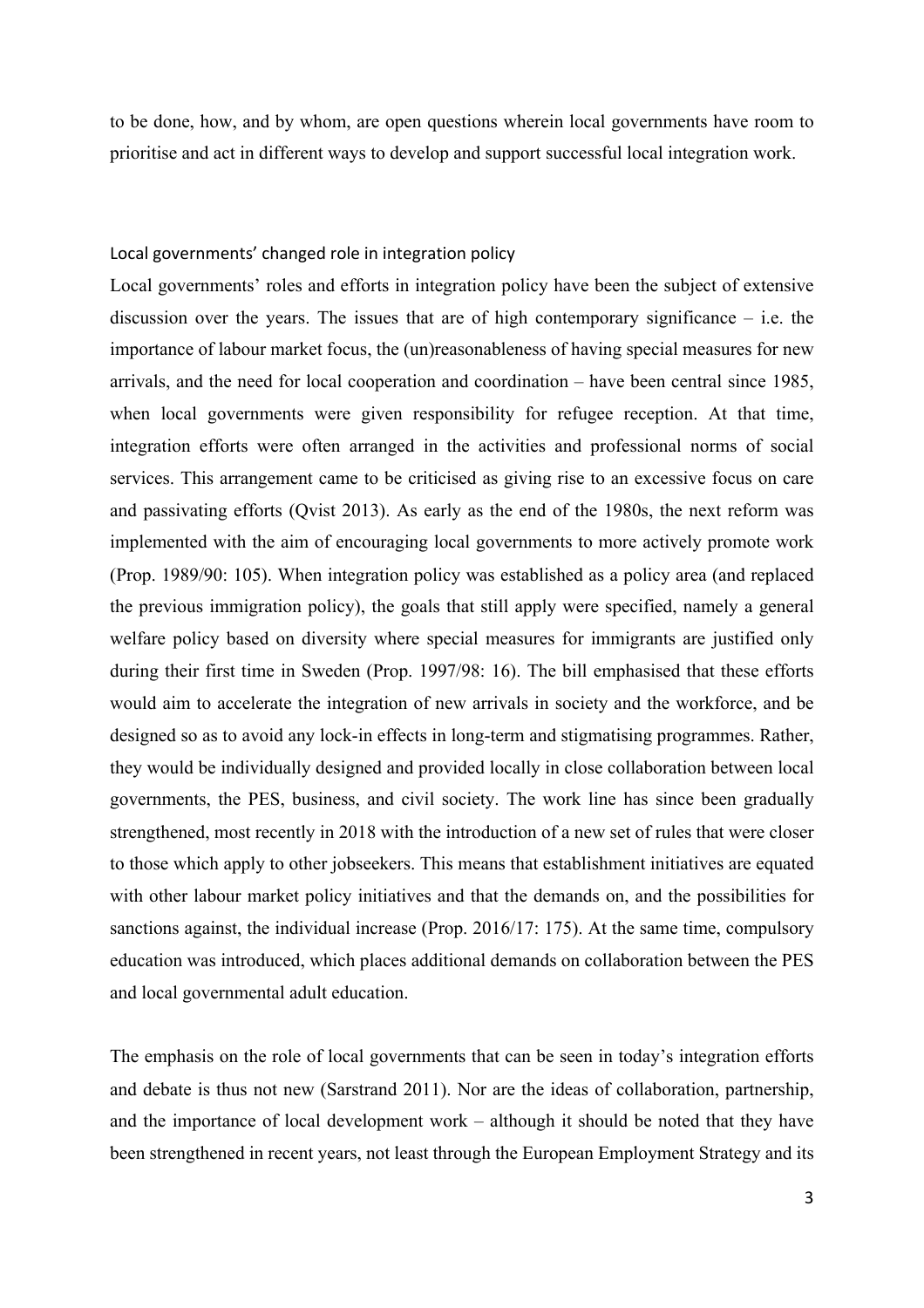focus on social innovation. However, the conditions for local governments to act in their roles have changed. The state is continuously implementing reforms within the area, which fundamentally affect the work of local governments. These reforms include: the 2010 establishment reform which lifted the responsibility for the establishment of new arrivals from local governments to the PES, as well as the introduction (in the same year) of a new regulatory framework for establishment compensation; the ongoing reform of the PES, which implies reduced local presence and increased market elements, is of crucial importance for local governments' integration work; and changes in migration policy which have established temporary residence permits, which affects the opportunities for conducting long-term integration work locally (Eriksson 2019). Of course, the work of local governments is also affected by global migration flows and the number of asylum seekers to Sweden. How local governments organise and conduct their work is also shaped by general administrative policy development trends. The emphasis on collaboration in local networks and market solutions is hardly unique to integration policy (Statskontoret 2020).

### Three local government roles in labour market integration

In this report, we discuss the changed roles of local governments in integration work. The report is based on the ongoing research project, 'Changed roles, emerging networks: Local governments as procurers, employers, and entrepreneurs in labour market integration', which is funded by the Swedish Research Council (VR, Project period 2020-2024, registration number 2019-02109). The purpose seeks to increase knowledge about the changed roles of local governments in the labour market integration of foreign-born people, with a focus on how initiatives are developed locally and on the networks in which these are disseminated.

The project's focus on labour market integration reflects the view of decision-makers, and both the national and EU discourse on labour market entrance as the seemingly obvious integration method (seen in the light of refugee, rather than labour, immigration), while work and selfsufficiency are increasingly emphasised as goals in themselves. When local governments work with integration, it is therefore often labour market integration that lies at the centre of the issue. In the report's conclusion, we discuss and problematise what this means for the general view of integration, for the individuals who take part in integration initiatives (see also Eriksson 2019), and the organisations involved.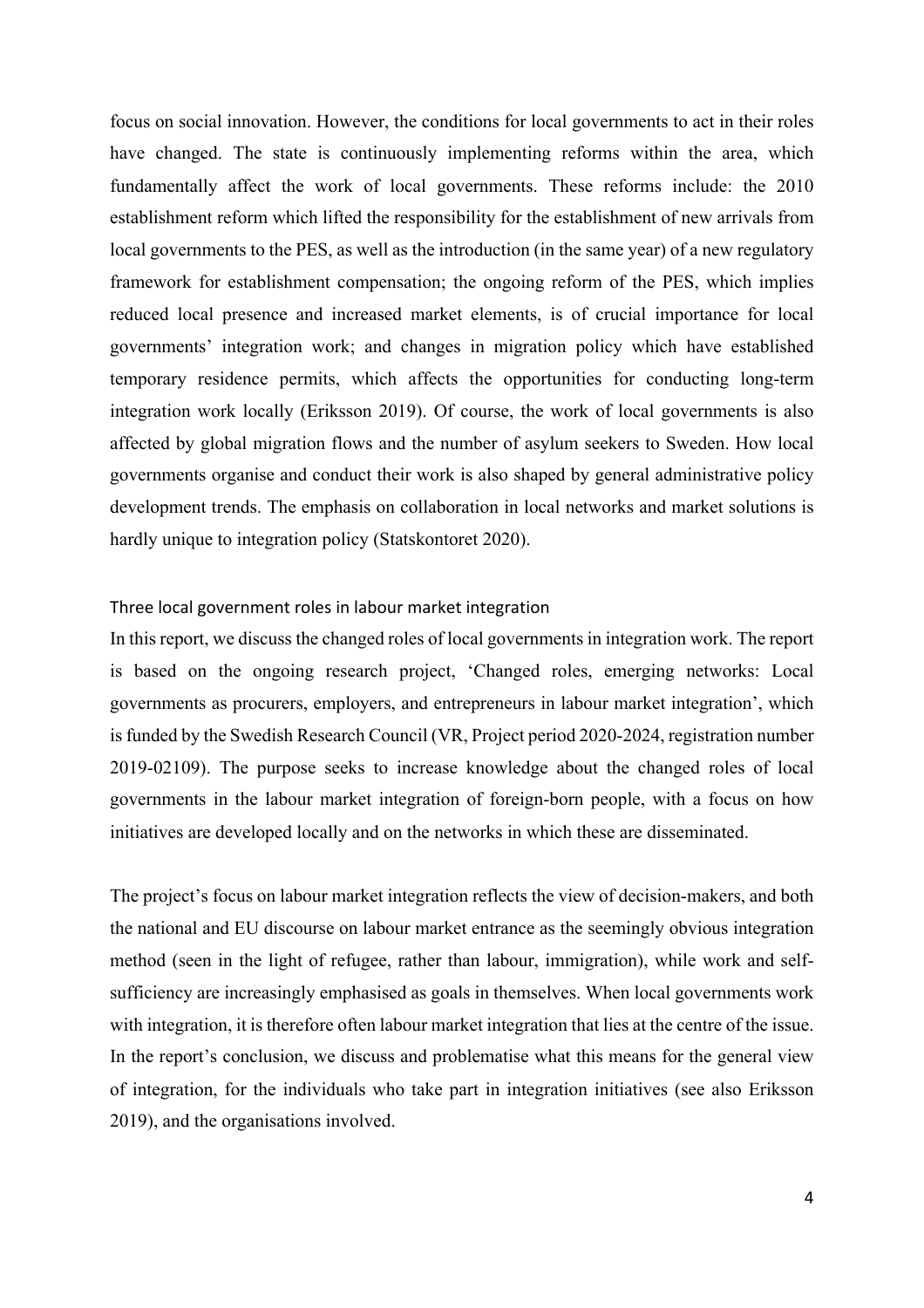We focus on three increasingly prominent local government roles in labour market integration, which both our own and previous research have shown to be central to understanding how local governments work with labour market integration. Although the roles are both extensive and multifaceted, they are characterised by specific features: the role of procurers, the role of employers, and the role of entrepreneurs in collaboration with civil society.

The role of procurers takes hold of local governments as market players. It covers the procurement of labour market integration services (e.g. job and language training), as well as methods for including social goals in local governments' procurements in general, thereby creating employment opportunities for those outside the labour market within the framework of public contracts, such as civil engineering, cleaning, park management, or the food supply.

The role of employers concerns offering employment in local governments' own administrations and companies. Local governments are large employers with various types of activities and broad skill requirements. With outsourcing, some of these jobs are transferred from the public to the private sector. Local governments' roles as procurers and employers can therefore be seen as communicating vessels, where acting in one role affects the opportunities to act in the other.

The role as an entrepreneur, and (or) as a partner with civil society, means to partake in local collaboration as one of several parties in partnerships between public, private, and civil society organisations. Such collaborations have enormous potential, not least in developing innovative and locally-adapted working methods, and benefiting from the power and knowledge of various actors across a swathe of local arenas. However, the fragmented organisation poses challenges for local governments. As a hub for local labour market integration efforts (with the exception of newly arrived foreign-born people covered by the Establishment Programme where the state, via the PES, has the overall responsibility), they must ensure that efforts are made in line with overall policy goals. Local governments' tasks therefore also include an extensive follow-up responsibility, which is added to each individual role, and which partly shapes their development.

In the continuation of the report, we present and develop the three roles based on our own studies and those in the existing literature (we present our studies later in the text). We then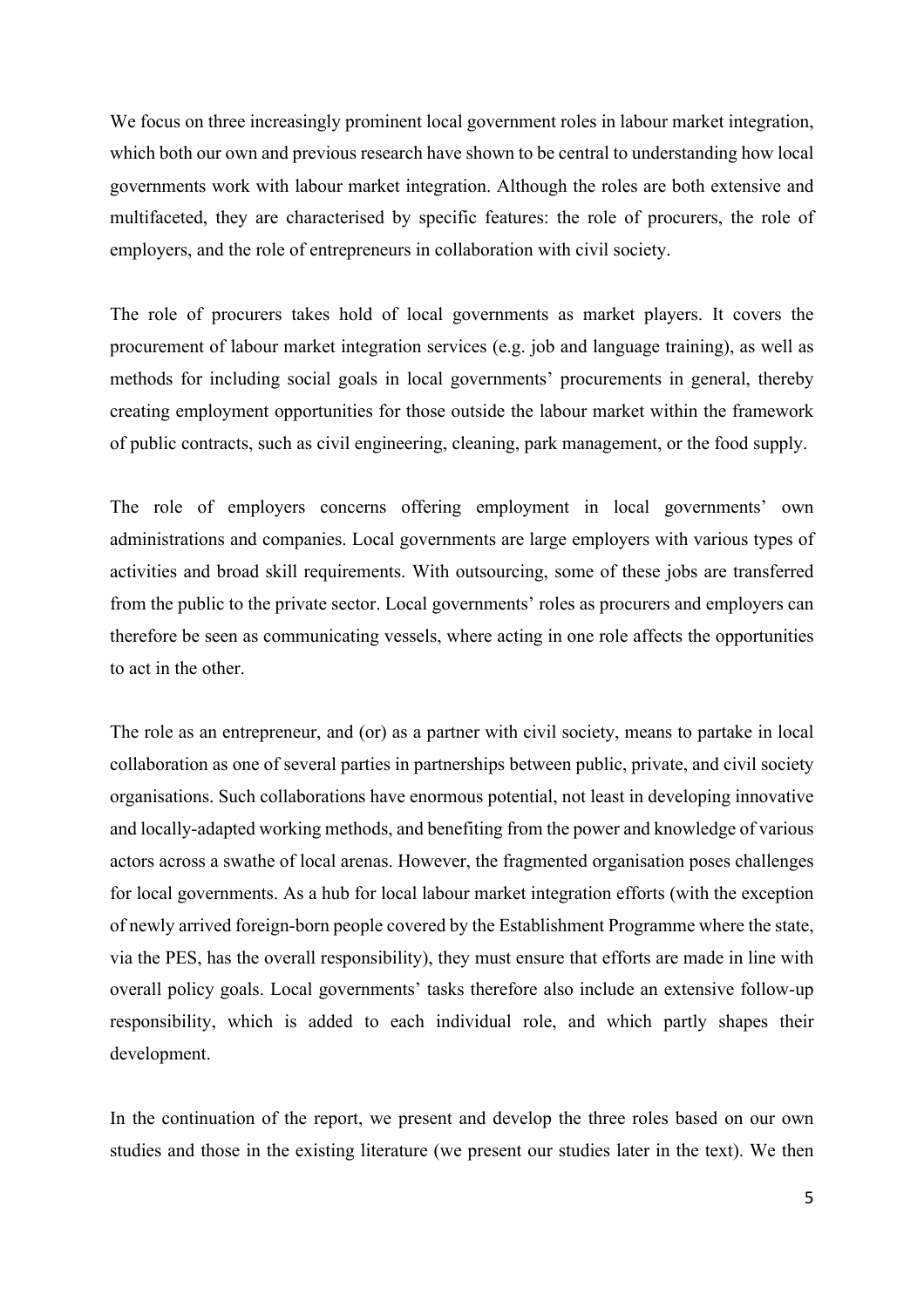discuss what the organisation of local labour market integration means for integration as a whole, for local governments, social enterprises and other civil society organisations, local business communities, and for further studies in the form of new and developed issues. Within the project, we consistently start from local governments' three roles in relation to three different themes:

- 1. The local level is different. Which of the three roles is dominant depends on a number of factors, such as: the size of the local government; where in the country the local government is located; tradition and customs of the local government; what part of the local government's activities are organised under its own auspices, incorporation, or outsourcing; local enthusiasts inside and outside the local government; and political decisions.
- 2. Depending on the factors above, the different roles can sometimes be in competition with one another. As employers, local governments can, for example, compete with their collaboration with work-integrated actors in civil society. The same applies to outsourcing vis-à-vis the local government as an employer. This competition can explain why local governments organise their activities differently.
- 3. Knowledge is spread between local governments and regions in different networks. Partly through such authorities and interest organisations as the Swedish Association of Local Authorities and Regions (SALAR), SKOOPI (the work-integrating social enterprises' trade association), and the Swedish Procurement Authority (which offers support materials, arranges workshops, lectures, and study visits, as well as provides information via newsletters, trade press, and other media). Knowledge is also partly disseminated through local, regional, or national networks for specialists, for example in social procurement, which are used to share experiences, but which can also generate new collaborations.

In this report, we focus primarily on two themes, namely the three roles and how they interact. At the end of the report, we discuss the topic of labour market integration from a more principled perspective, where we highlight (among other concerns) the problem of focusing too narrowly on employability and the labour market.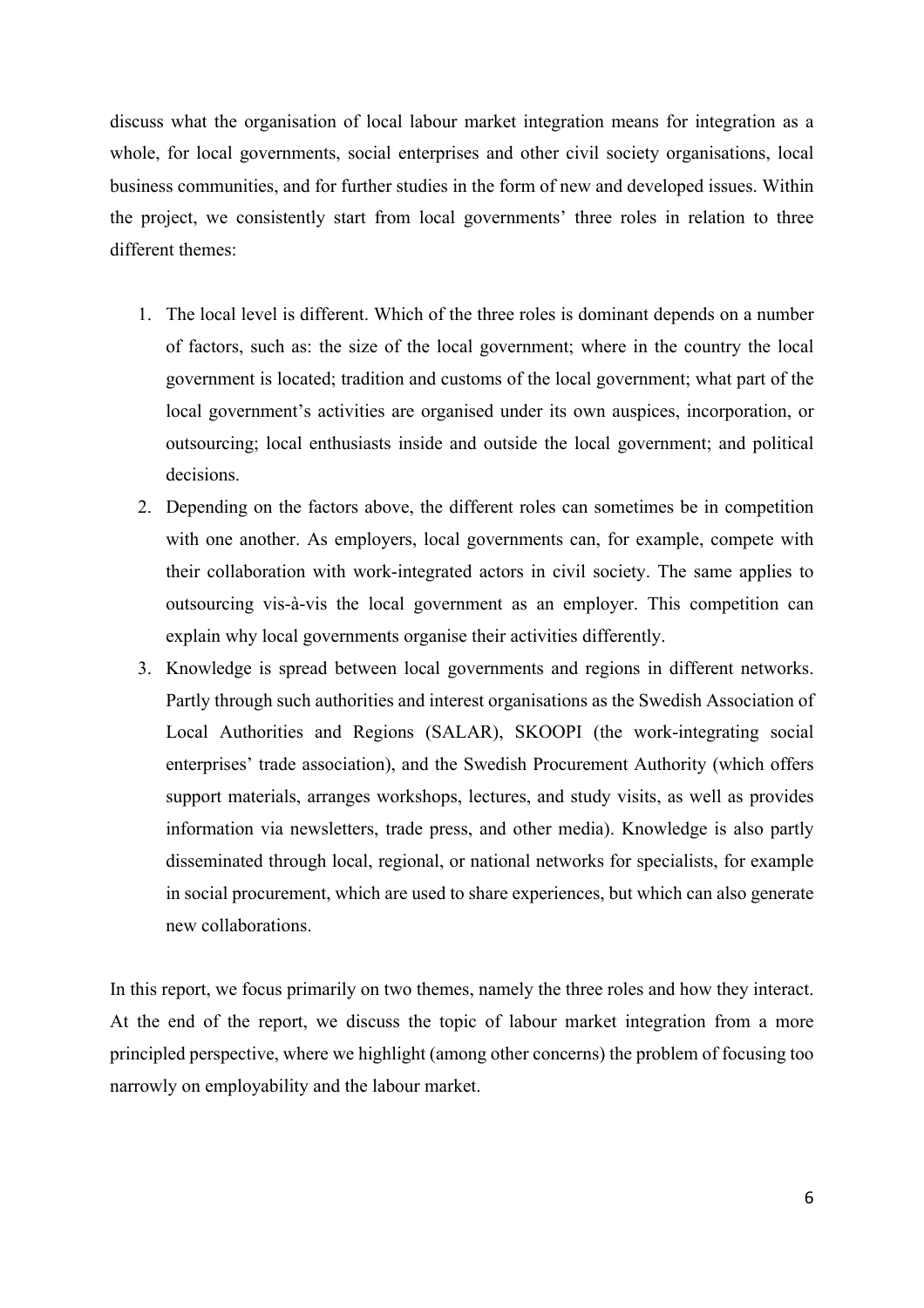#### **2. Three studies**

To learn more about the changing roles of local governments, we conducted three sub-studies about local governments as 1) procurers, 2) contractors, and 3) employers. For each role, we studied a number of local initiatives based in different local governments. One purpose of the study design was to investigate and analyse the differences and similarities between how different local governments work in these roles. In our further studies, we investigate how networks for learning and sharing knowledge about successful labour market integration are created and developed, which actors are important for these networks to function appropriately, and what kind of knowledge and practice is disseminated through these networks.

In the first phase of this research project, we spoke to representatives from authorities and interest organisations who we already knew collaborated with local governments' labour market integration, such as SALAR, the Swedish Agency for Economic and Regional Growth, PES, County Administrative Boards, local federations, the Swedish Procurement Authority, and SKOOPI. We also collected documents of interest on local governments' labour market integration. These interviews and documents provided us with a suitable overview of local governments' different roles in labour market integration, as well as suggestions on how we should study these in more detail.

The three sub-studies began in the spring of 2020 and are all ongoing. They are based on data from interviews, observations, and documents. Due to the COVID-19 pandemic, we conducted more online interviews than initially planned. We also made online observations of webinars, workshops, and meetings. This brought us many advantages, such as allowing us to conduct more interviews than we otherwise could have done. We have also been able to talk to people from different local governments and organisations, which would not have been possible had we relied solely on face-to-face interviews due to travel times and geographical distances. The disadvantages of online methods predominantly concern lacking a fuller understanding of a particular place given by presence. Our intention is therefore to follow up these interviews and observations on site after the pandemic.

In the study on the *local governments as procurers*, we interviewed employees variously involved in employment-promoting procurement in Gothenburg, Helsingborg, Sunne, Ludvika, Stockholm, Botkyrka, and Umeå. In the first instance, we spoke with those working in support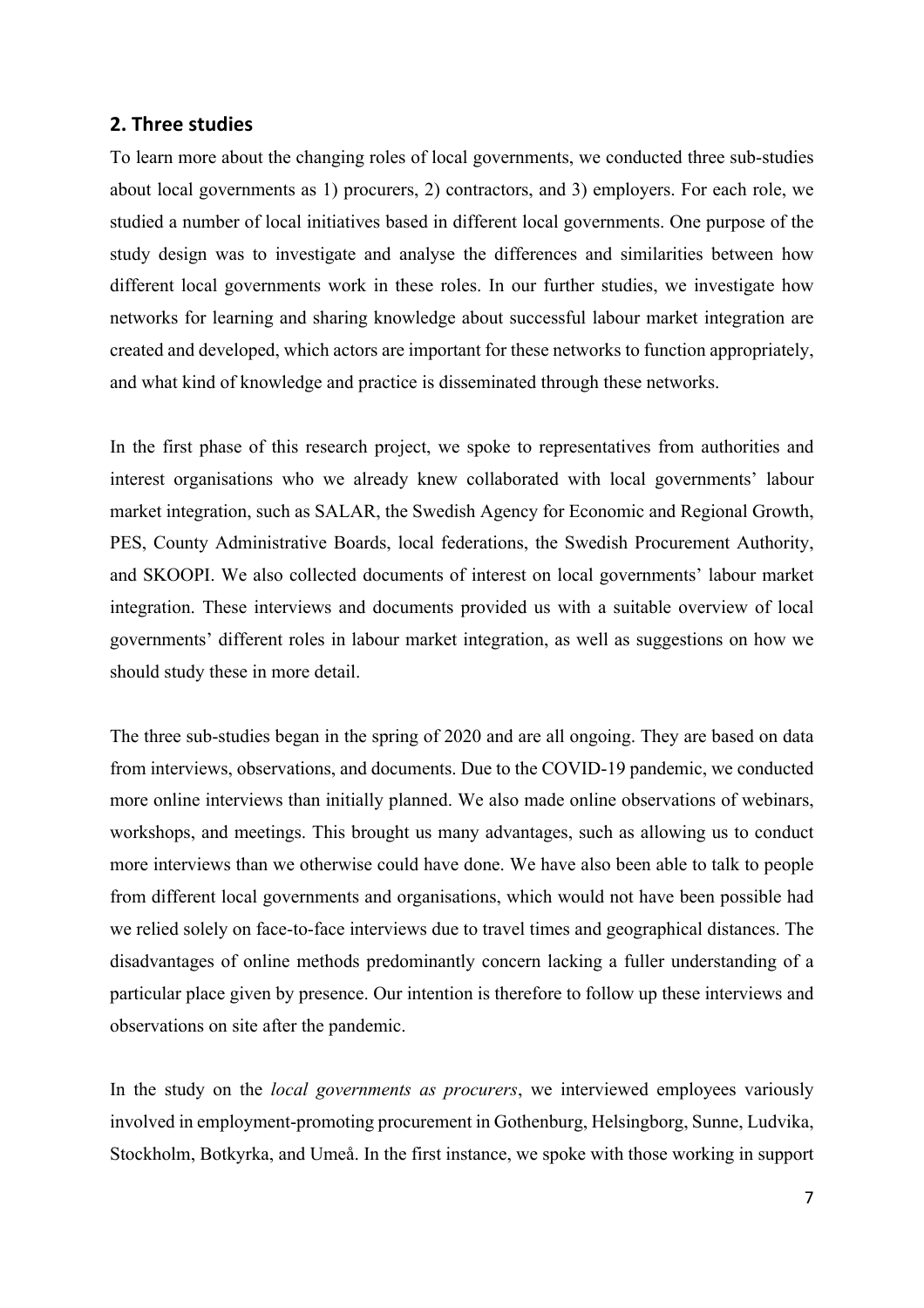functions for employment-promoting procurement, as well as procurers and officials involved in the work. All of the local governments were chosen because of their having run projects or initiated local models for employment-promoting procurement, which we mapped and followed through the interviews. Over time, several of the local governments have also been involved in the Procurement Authority's ambassador network for employment-promoting procurement, which seeks to contribute to disseminating experiences and positive examples. The interviews revolved around the specific local government's work with employment-promoting procurement – i.e. regarding organisation, processes, actors, goals, follow-up, history, and future plans. We have also interviewed certain people who work in projects (from the local government or supplier side) where employment-promoting procurement is used. We will continue these interviews in future as it provides useful insights into how the tools work in practice. We have also interviewed representatives of SALAR who work with labour market integration and their purchasing centre Adda (formerly Kommentus), as well as representatives from the Procurement Authority.

In the sub-study on *local governments as entrepreneurs* and partners with civil society, we interviewed employees, job trainers, and representatives of a number of work-integrating social enterprise (WISE). These companies' basic goals are to create jobs for people with less access to the labour market, and thus create meaningful employment and long-term social sustainability. The WISE studies are located both in the metropolitan region of Gothenburg/Mölndal, but also in a number of smaller local governments. We also made site visits and observations to several of these organisations. We have followed a project where a successful model for work integration intends to spread to other cities, and conducted interviews and observations with participants and those responsible for this project. We interviewed local government officials in a number of local governments and local government companies, who work to promote and cooperate with civil society in general, and WISE in particular. Another initiative that we have studied is an ongoing network between a local government and a number of civil society actors with the aim of developing activities in the local government's newly-opened recycling park.

The sub-study on *local governments as employers* is ongoing in the local governments of Borlänge, Gislaved, and Gothenburg. We made two site visits to Borlänge, one in March and one in October 2020. During those visits, we spoke with local government councillors and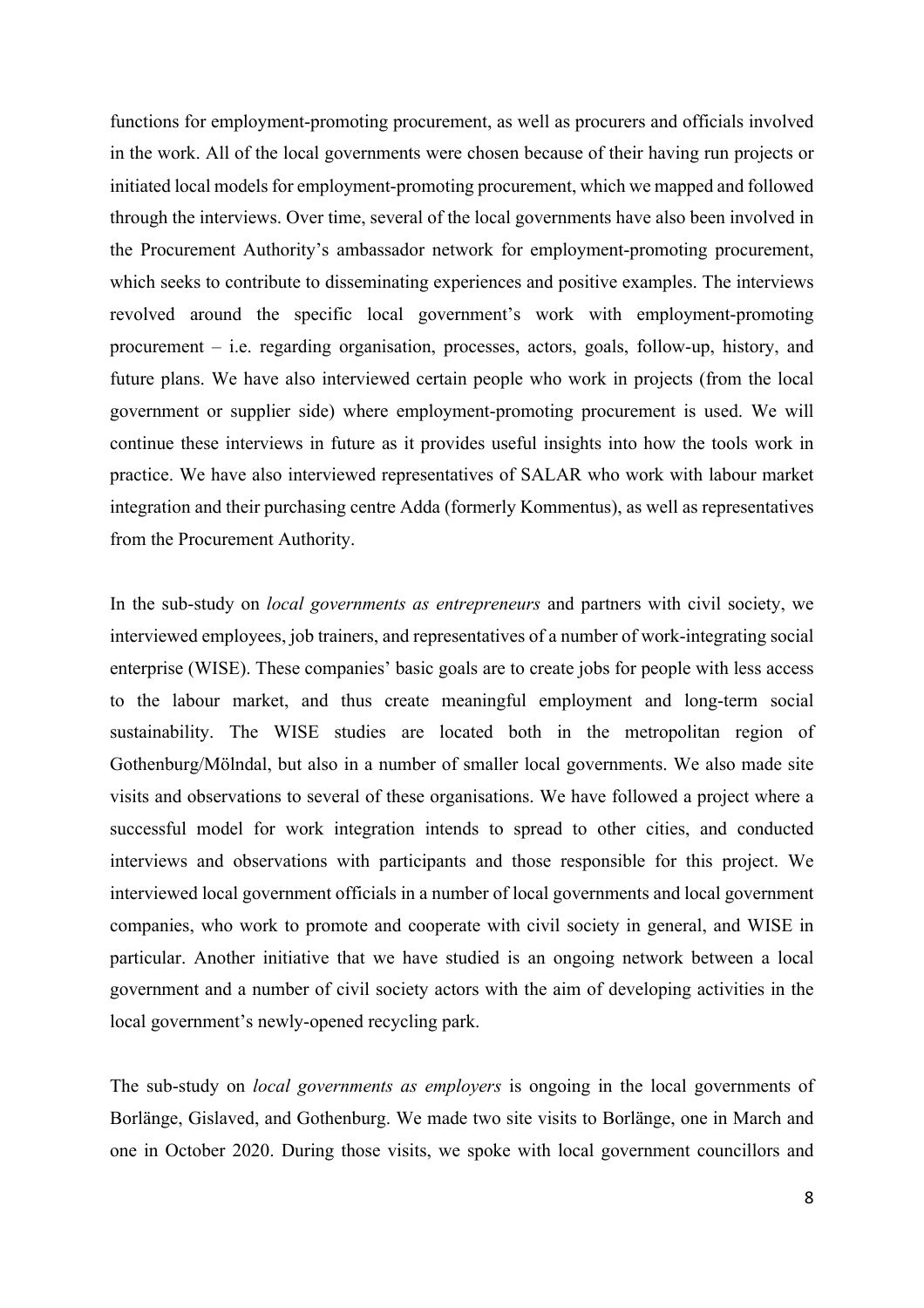officials at the local government's unit for labour market support and within the local government's waste organisations. We also visited Fågelmyra waste facility, where we talked to employees and trainees. During the October 2020 visit to Borlänge, we visited Dala Återbyggdepå for observation and conducted several interviews. We also used web pages and various control documents for this study's data.

The study of Gislaved began in March 2020, but was postponed due to the pandemic. In April 2020, we held a Zoom meeting with the then completely new unit's management, but then paused the study. In June 2021, we held another online meeting with the management, which had now been replaced, and individual interview conversations with members of the management and the business.

#### **3. The local government as a procurer**

Public procurement is an extensive and steadily-growing activity in local governments. The value of total public procurement in Sweden in 2019 amounted to 18% of GDP (The National Procurement Agency, 2020). For local governments, approximately SEK 500 billion (EUR 50 billion) annually is channelled through procurement processes (kommunalupphandling.se). Job training, job coaching, and education are examples of labour market integration services procured by local governments and which are included (as a minor part) in the total procurement volume. As with all other procured services, the content, price, and quality of these services are shaped and controlled in contracts between local governments and providers (which can be companies or civil society organisations). Since local governments can choose to also offer labour market integration services within their own operations, the scope of their role as purchaser of these services varies depending on local political decisions on market solutions and competitive strategies.

However, in their role as procurers, local governments can stimulate labour market integration in several ways further to purchasing specific labour market integration services. For instance, they can include complementary (secondary) goals in the procurement operations in general, such as by purchasing construction, cleaning, food, IT support, or care services. This means that local governments, while acquiring these goods and services, also contribute to social goals by requiring the providers to employ or provide internships to specific target groups. This use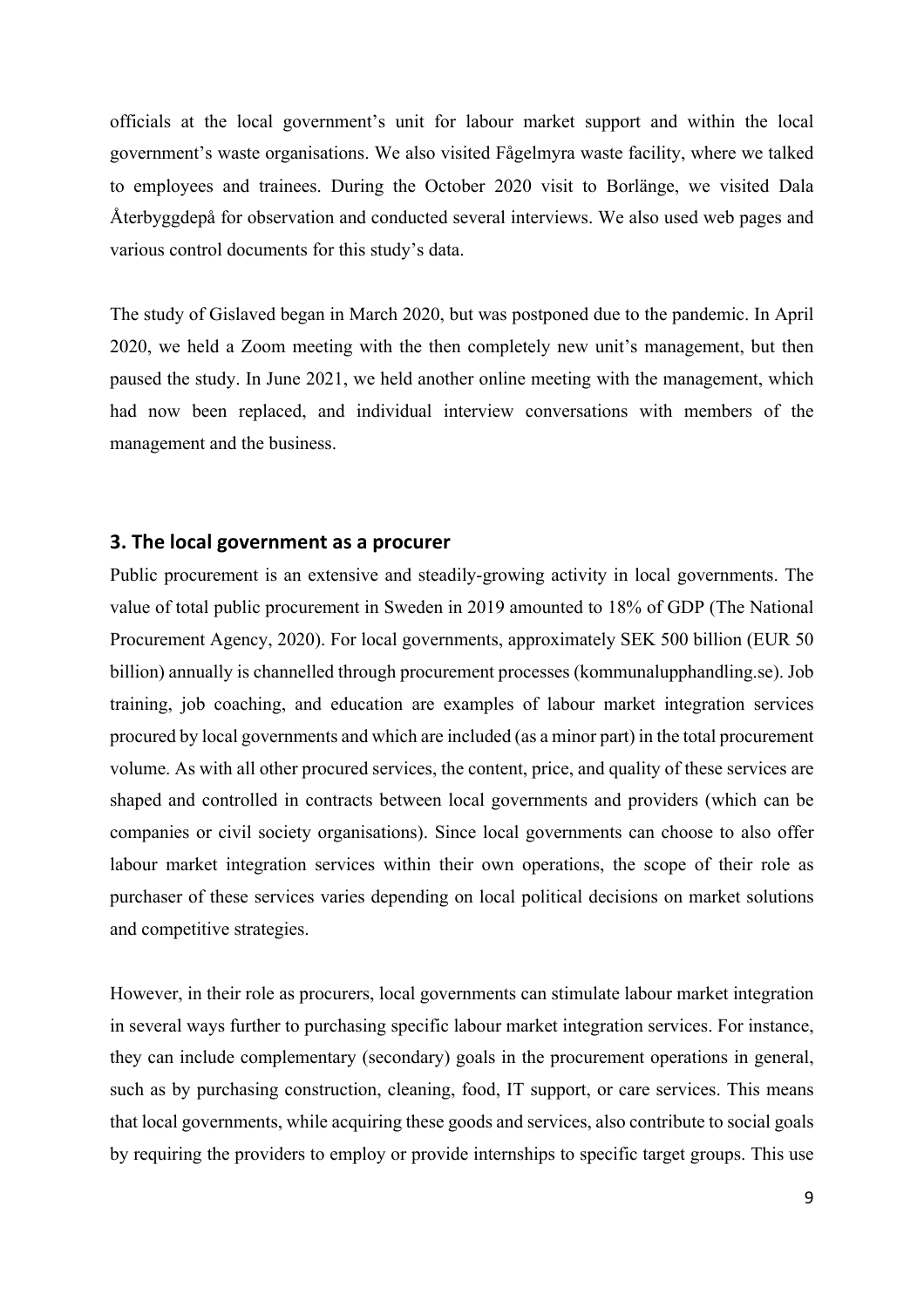of procurement has increased in popularity in recent years. The purpose is to create opportunities for labour market integration by local governments acting in (partly) new ways in the role of purchaser (e.g. by including employment requirements), while provider companies are 'forced' into labour market integration efforts. The role of local governments as procurers in the labour market integration area thus includes many more local actors – both within and beyond the local government organisation's boundaries – than those who would typically participate in integration, labour market, or social issues.

Many local governments are currently developing strategies and new working methods for employment-promoting procurement. These are often rooted in such popular concepts as social procurement, socially-responsible procurement, or sustainable procurement. This is reflective of a general trend in public administration policy to emphasise the potential of using public purchasing power to influence companies and markets to conduct societal change. The government pursues the issue nationally, not least through the National Procurement Agency, which was founded in 2015. However, these ideas and practices are not unique to the Swedish public sector, but have been largely driven by such international actors as the UN, the WTO, and the European Commission. Furthermore, the European Social Fund (ESF) has been an important financier for local development projects on employment-promoting procurement.

The ESF financed the national three-year collaboration project, 'Employment through public procurement', which was run between 2017–2019 by the Procurement Agency together with the PES, the Swedish Transport Administration, and the local governments of Gothenburg, Botkyrka, Stockholm, and Helsingborg (Procurement Authority, 2019). These local governments are often singled out as pioneers in Sweden who early developed local models for employment-promoting procurement. Their models served to inspire a national model for employment requirements in procurement that was launched through the collaboration project mentioned above. In the wake of the project, the Procurement Agency took the initiative for an ambassador network with the aim of developing and disseminating knowledge about procurement as a labour market tool. Further to the state authorities and local governments that formed part of the project, another eight organisations were appointed as ambassadors (most of whom are local governments), and given the task of acting as role models and contributing to the dissemination of knowledge and experience transfer.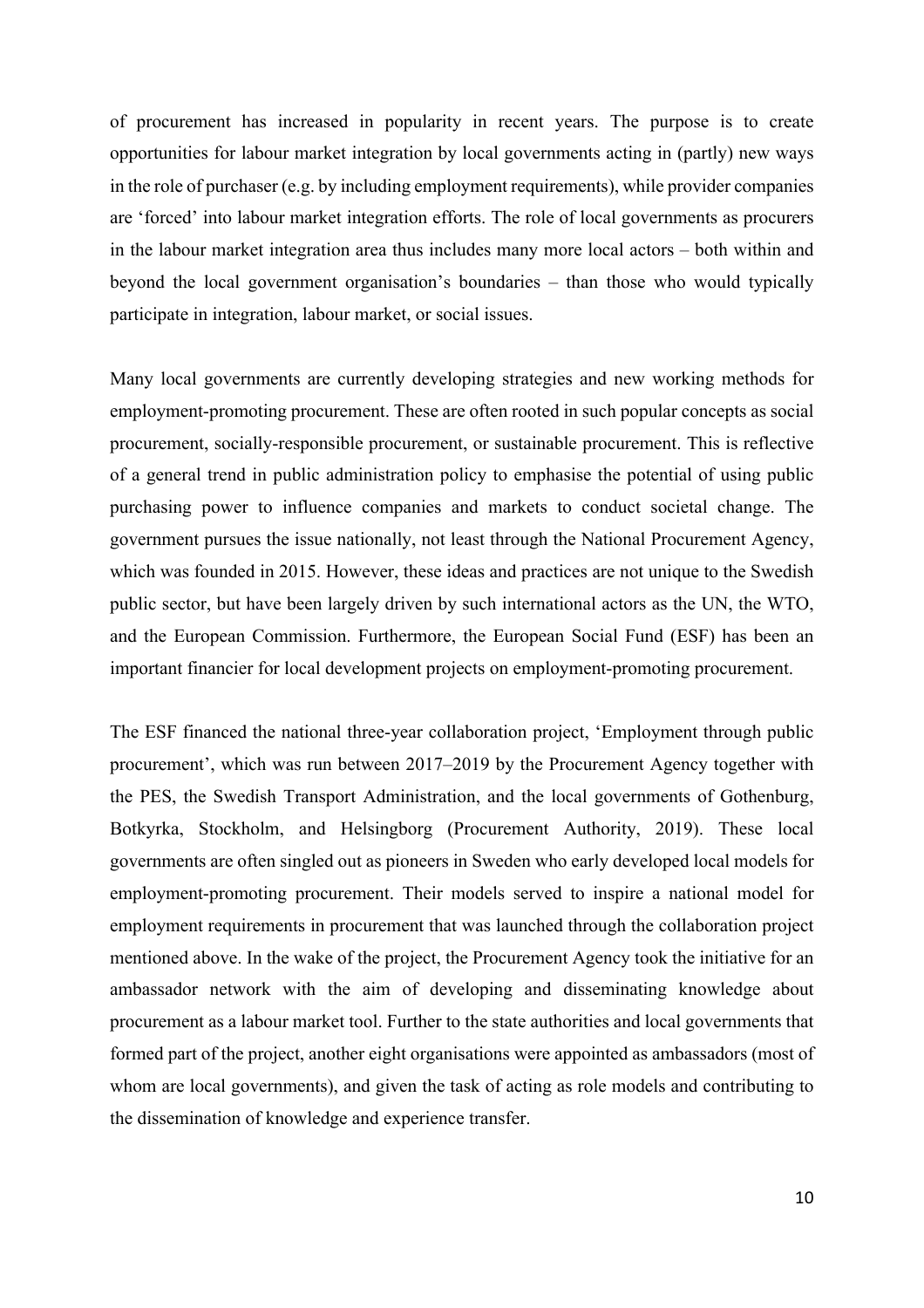Local approaches and role models

A characteristic shared by the local governments that are seen as role models is that they work actively with employment-promoting procurement and have developed a local working method – occasionally their own – with routines, process descriptions, and support functions. However, it is a far from an unambiguous practice. Rather, as a contracting unit, they must decide when, how, what, and why labour market integration should be included as a procurement goal. The formal possibilities for doing so have been strengthened since 2016 when a new procurement legislation came into force. The wording that contracting authorities must today manage states that they 'should take' environmental and social considerations into account in public procurement 'if the nature of the procurement justifies this' (LOU Chapter 4, Section 3). Hence, local governments are urged, but not obligated, to take advantage of this opportunity.

What the local governments do within the framework of their procurement practice (e.g. how they formulate requirements for providers) must neither contravene the national procurement legislation nor the internal market principles of the EU which it largely reflects. They also face the fundamental challenge of promoting employment opportunities locally with the help of a tool that is essentially designed to prevent local companies and interests from being rewarded. For example, local governments are not allowed to specifically address the local business community in their procurements and by that create jobs locally. Nor may they require providers who are contractually obliged to employ people in need of labour market integration support to offer employment to the very people who live in the jurisdiction of the local government. This means that, while the procurement arena offers significant opportunities to capitalise upon extensive volumes and (often) long-term business relationships to promote social issues, these issues must also be addressed in specific (market-based) ways.

In practice, employment through procurement can be promoted in different ways. *Firstly*, local governments can set what are occasionally referred to as 'strict requirements'. This entails a requirement for the provider to employ or offer internship during the contract period to one or more people who are outside the labour market and belong to the target group. This requirement is binding in both directions. The provider must design suitable services and the local government must supply the provider with suitable candidates. Strict requirements have been described by many as desirable. This is especially true in Gothenburg, where strict requirements were (and in part still are) the basis of the 'Social consideration in procurement' model, which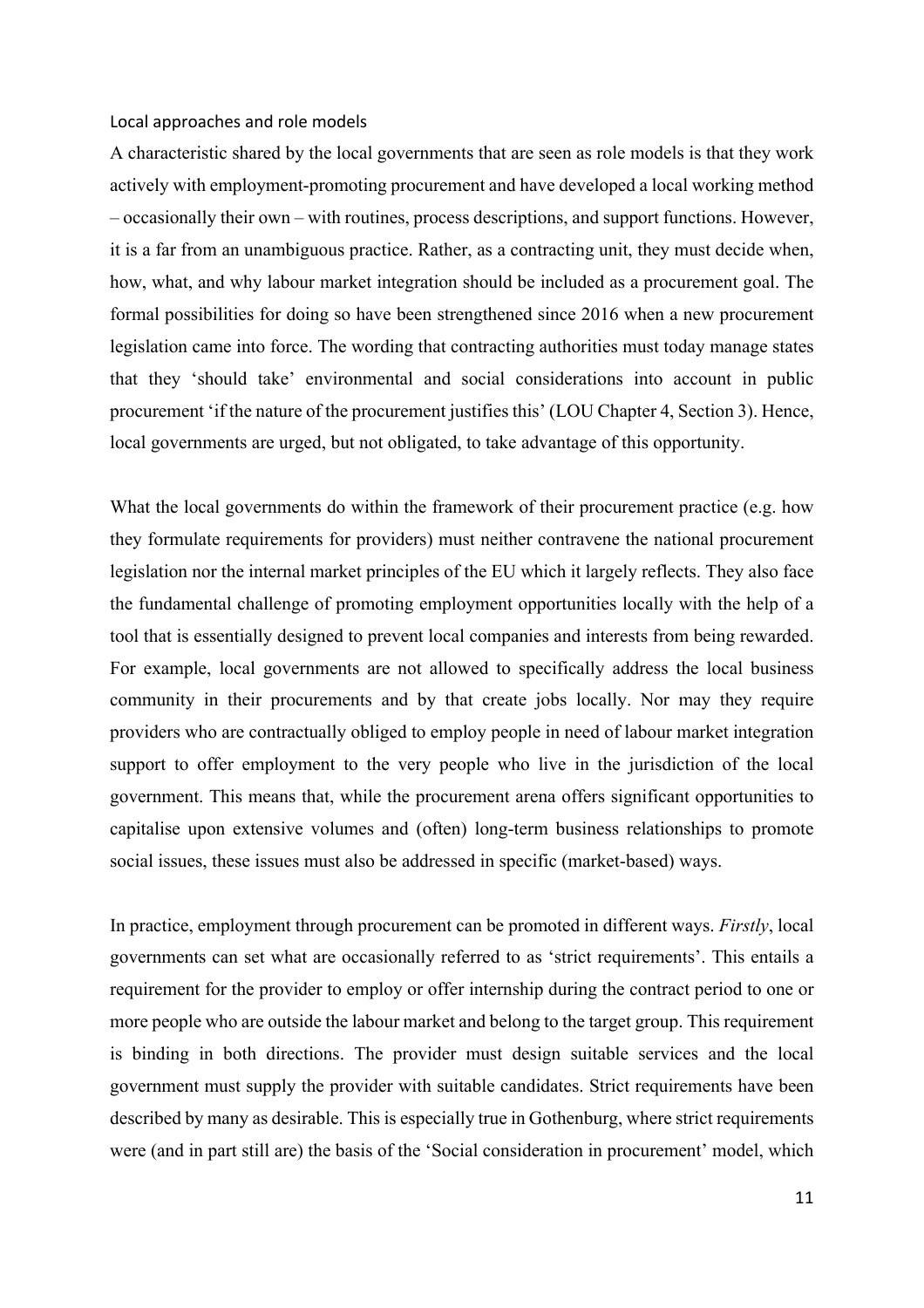has been widely disseminated nationally. This means that locally, in Gothenburg for instance, procurements where the conditions for setting such requirements have been prioritised, which is often the case in large contracts in industries with a need for employment (e.g. the construction industry).

*Secondly*, instead of strict requirements, local governments can set 'dialogue requirements'. This means that the providers undertake to discuss possible labour market integrating initiatives on one or more occasions during the contract period. This is a softer set of requirements where the outcome of the dialogue is often open. Our studies show that local governments choose dialogue over strict requirements to (among other reasons) build positive relationships, collaboration, and a basis for long-term cooperation. Moreover, it enables local governments to assess the providers' willingness and commitment, and move forward with those with the sufficient conditions for well-functioning efforts and cooperation. Another reason highlighted in our studies is that local governments can be uncertain about particular industries and thus seek to test them before moving to stricter requirements. A further reason is the economic situation, which affects how many matchable individuals there are in the target group. Indeed, one interviewee highlighted that, in a boom, it can simply be difficult to find suitable candidates, thus hindering making strict employment requirements, since contracts are binding in both directions.

*Thirdly*, local governments can choose to reserve procurements for special WISE whose purpose is to, while conducting business activities, offer participation and work to integrate people into society and working life. Local governments can purchase work-integrating services from these companies, as well as support them by buying their goods or services (e.g. fruit baskets, IT support, catering, car washing). As social enterprises may find ordinary competitive situations difficult, reserved procurements – which means that competition is limited to these kind of enterprises – is one solution.

*Fourthly*, local governments, at a general level, can facilitate small and medium-sized enterprises' capacity to submit tenders within their ordinary procurement activities. This can stimulate competition and business development, and thereby (indirectly) strengthen the (local) labour market. In this regard, local governments have a wealth of opportunities at their disposal, such as packaging reasonably large contracts, reducing unnecessary administration for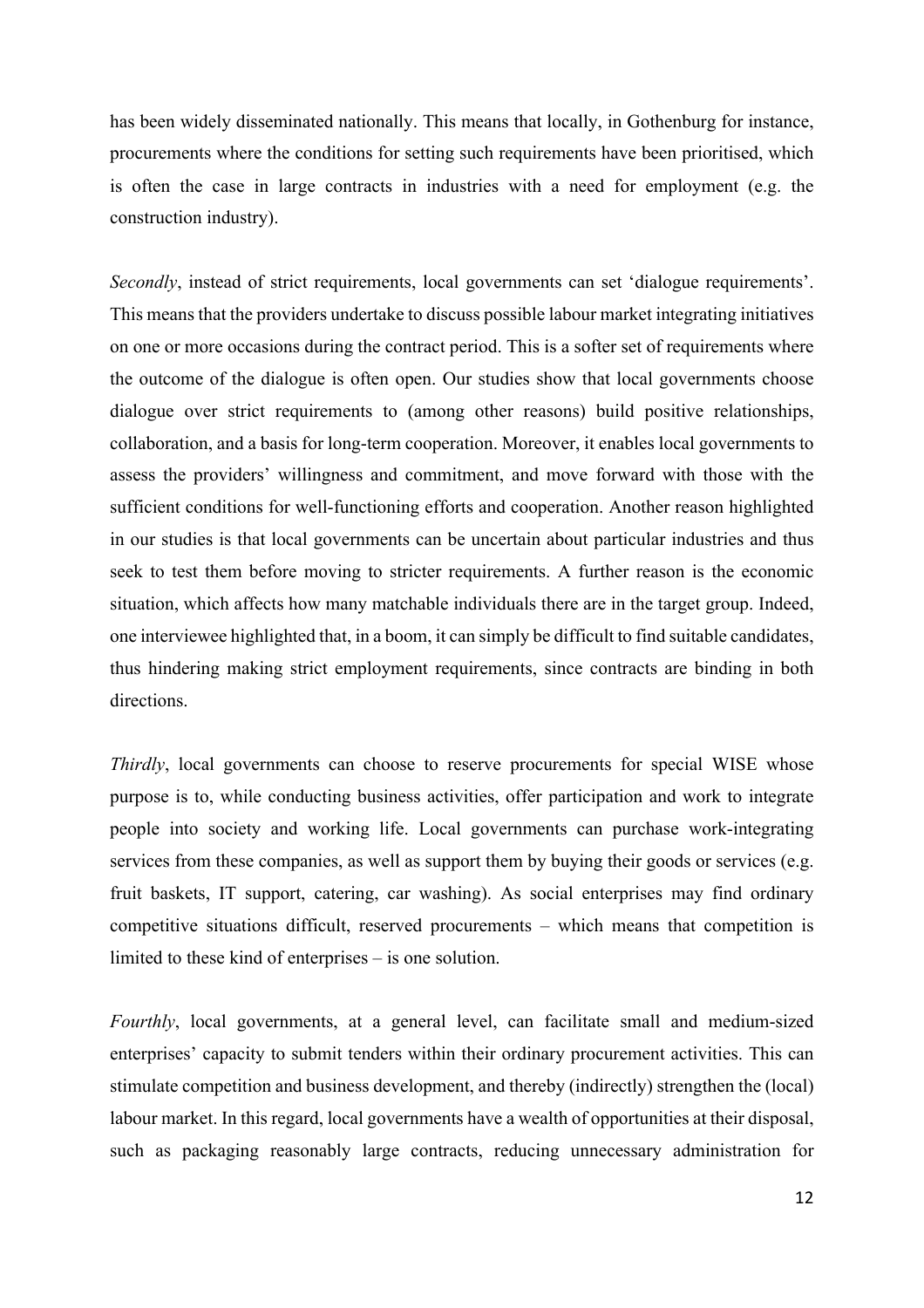tenderers, and continuously analysing the consequences of the choice of procurement procedure and contract form. Although such methods do not by definition promote social goals and labour market integration, there is certainly a connection between them, and are thus often viewed as indelibly linked. If local governments succeed in creating well-functioning markets through their procurements, the labour market will also be strengthened, which is considered to benefit those currently outside it. Many representatives from the local governments we have spoken to about procurement and employment promotion initiatives emphasised this point. Although this can hardly be described as a specific labour market integration effort, it seems clear that many local government politicians and civil servants see it as an important ongoing development effort in order to stimulate business and, by extension, the local labour market.

#### A means of enabling integration, rather than an integration tool

What we have described so far is an idealised image of procurement as a tool for labour market integration. Whether strict or dialogue-oriented employment requirements really work in the way they are intended, or whether the facilitation of smaller companies submitting tenders truly facilitates those outside the labour market finding employment, has not been definitively established either by ours or previous studies. In many of the local governments we have studied (e.g. Gothenburg, Helsingborg, and Sunne), it was emphasised that follow-up is an area for improvement. At the same time, the civil servants involved in this work emphasised the difficulties of following up the efforts at the individual level. In several of our studied local governments, the number or proportion of procurements with employment requirements has also seen as a measure of success in itself. In some cases, it also reflects the wording of the political goals. This is in line with a general trend in Europe where the challenges have primarily been seen as getting contracting entities to include employment promotion perspectives in their procurements, making politicians and civil servants realise the importance and possibility of doing so, and developing forms of how it can be done based on local conditions and needs. That it gives rise to positive effects in the next stage (for labour market integration) is generally considered a starting point and is often omitted from the analysis.

The matching of companies and jobseekers in the arena of a public contract is the very core of employment promoting procurement. It is a tool for enabling labour market integration, rather than a tool for labour market integration itself. Several interviewees emphasised that, above all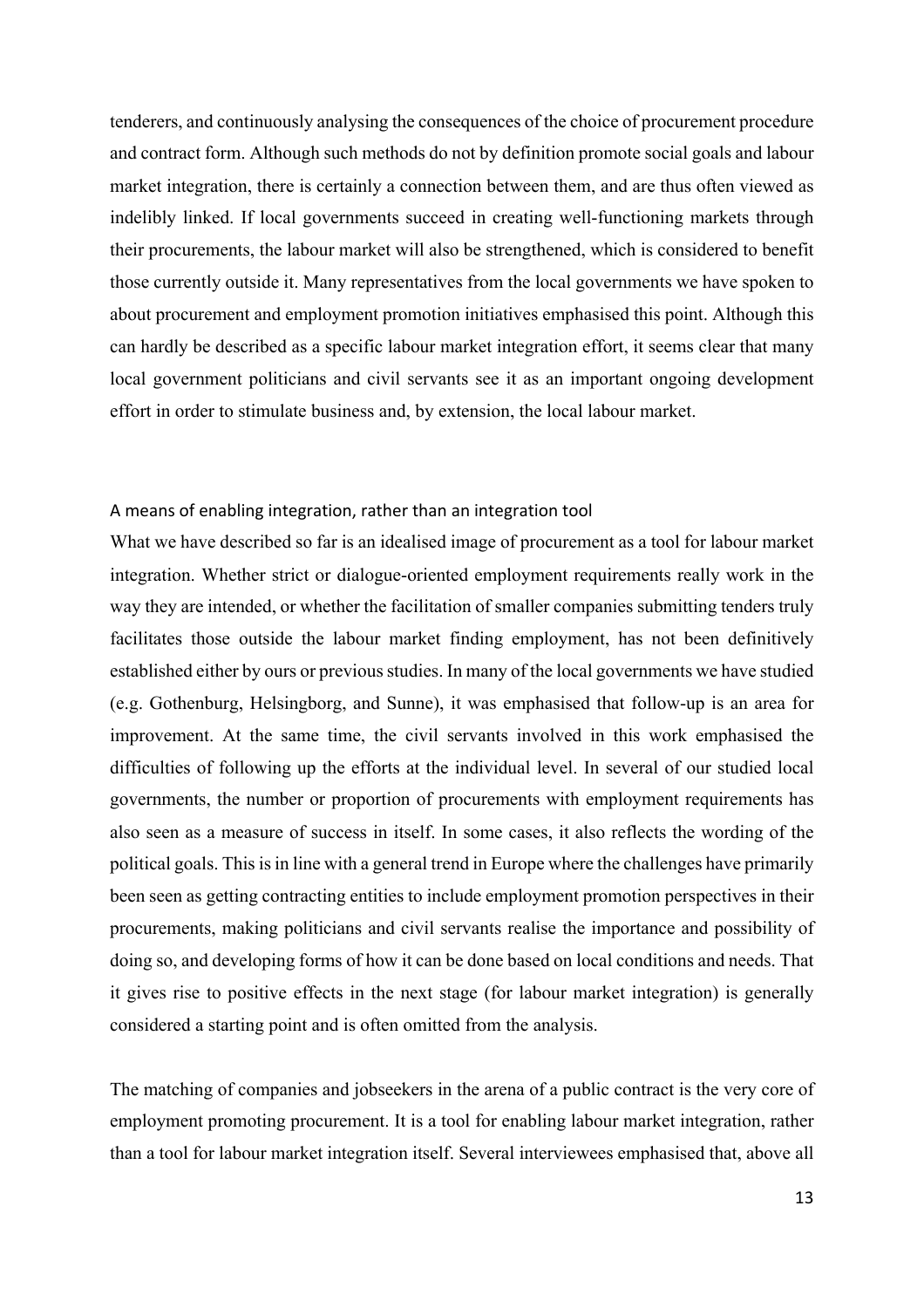else, it is the contract that functions as a 'door opener'. Many local governments have established special support and matching functions that assist the contracting units in their deliberations on how employment perspectives should be included, and aid providers in possible recruitment processes and during contract periods. These recruitment processes are often organised in such a way as to be reminiscent of typical recruitment processes – with the main difference being that it is the local government that provides the employer with the candidates. In the first instance, it is people with income support who are matched against the assignments via the local government's own labour market unit. The employer is then responsible for the recruitment process and chooses who to hire. It is an important principle that also signals that individuals' skills must be calibrated to the company's needs. The local government's role is to assist in this calibration, and ensure that it occurs with the very individuals who would otherwise encounter obstacles in the labour market. The tool is also often marketed locally (and nationally) with arguments concerning the supply of skills, especially in relation to industries with high employment needs.

Local governments can only demand from the supplier that the employment continues as long as the public contract is valid. During that time, the studied local governments support the provider in a similar way as in other contexts – i.e. the help offered to companies involved in labour market integration. For example, this support can be in the form of aid to recruiters or helping with applications for salary subsidies. At the same time, it follows from the forms of employment promoting procurement that these are often the most job-ready individuals in the target group (in this context, typically income support recipients), and the industries where there are recruitment needs and skills supply problems. The tool thus becomes primarily a solution to what labour market researchers often refer to as the matching problem (Bredgaard & Thomsen 2018). It can also be seen as a solution to the demand problem where discrimination of, for example, foreign-born people in recruitment procedures is included and where the local government's role in matching work can act as a counterforce.

#### **4. The local government as an entrepreneur in collaboration with civil society**

Local governments can also be entrepreneurs and collaborate with civil society organisations and social entrepreneurs in different ways. Local governments in Sweden have historically, under their own umbrella, developed work training activities that facilitate the labour market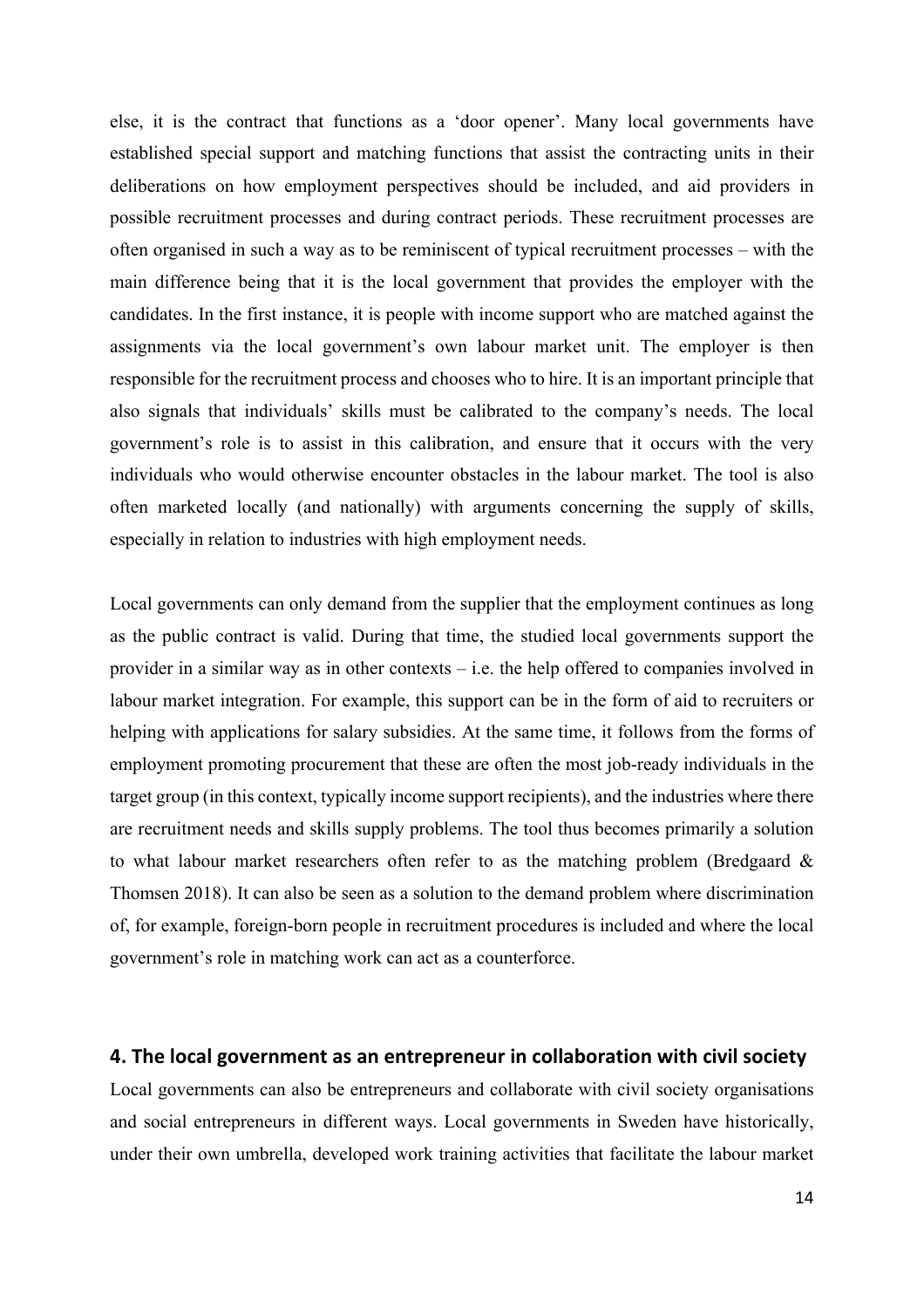integration of certain groups. Cafés and second-hand sales are typical examples of entrepreneurial activities that local governments have created, owned, and managed to provide work training services. In recent years, local governments have started collaborative ventures with civil society organisations to enable work-integrating activities to be organised outside of the house. Beyond the influence of New Public Management to externalise local government services, this trend can be explained by civil society organisations' shift from advocacy to welfare service delivery (Wijkström, 2011), with a consequent increase of knowledge and expertise for successful work integration.

When a local government's focus shifts from being a provider of integration services to being a partner in collaboration with other actors, its role also changes. Instead of organising and running the business under its own umbrella, a local government would develop its role as a purchaser of these services (as we have expounded upon above). Local governments have also developed an important role in supporting collaborations between diverse societal actors, creating networks and internally coordinating the various local government actors, such as departments, units, and local government companies. For example, in Gothenburg, these efforts crystalised in several collaborative governance spaces (Norbäck & Zapata Campos 2022) where the local government and WISE collaborate on the labour market integration of foreign-born people, as well as other vulnerable groups. In many cities, these networks have emerged as formal and informal collaboration arenas, to facilitate cross-sectoral dialogue and develop creative solutions and methods, such as the development of reserved procurements targeting work integration social enterprises.

#### Work integration social enterprise: WISE

Work integration social enterprise (WISE) is a form of social entrepreneurship that has grown in both number and popularity in recent years. It employs approximately 3,500 people and a further 9,500 participate in their activities in Sweden working in 350 different WISEs (Gawen 2019).

A WISE is an enterprise that conducts commercial activities, but has as its primary goal the creation of work opportunities through participatory and cooperative principles, thereby helping to integrate people into both work and society. A WISE has therefore two business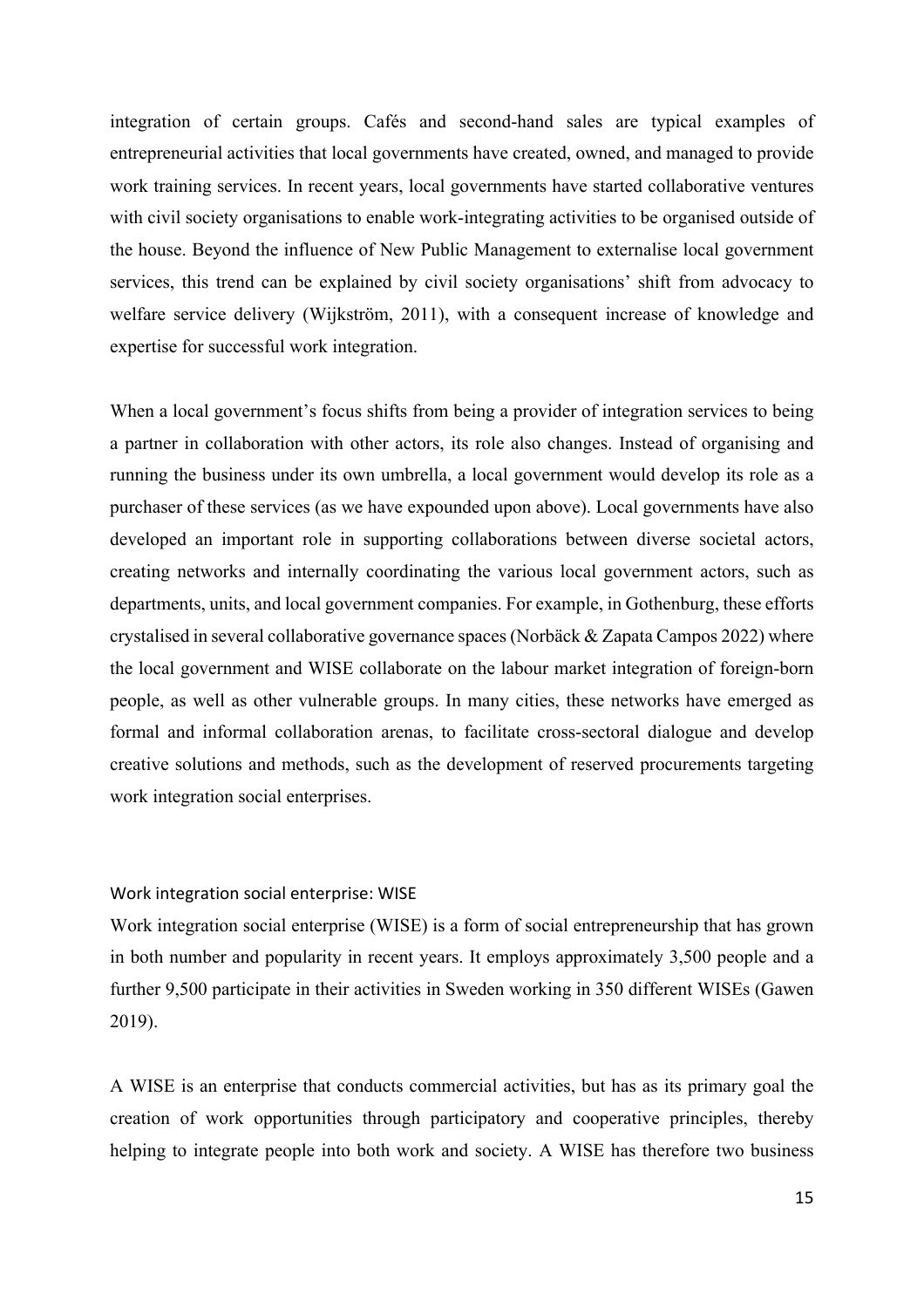ideas: one, to produce goods and services to be sold to market and state actors; and two, to support social sustainability and integration through work. An important source of income for WISE is the provision of work training services for local governments, the PES, and the Swedish Social Insurance Agency. WISE employees typically experience problems of different kinds when seeking to enter the regular labour market. These challenges vary from previous criminal records and drug abuse, mental and physical ill-health, and burnout. In recent years, an increasing number of WISEs have also begun to work with foreign-born people outside the labour market, such as foreign-born women with low formal education and no formal work experience.

The following four criteria characterise WISEs:

- The goal is to integrate people into working life and society;
- The participation and empowerment of employees is the organisation's centre;
- All profits are reinvested in the WISE;
- It is independent from the public sector.

In Sweden, WISEs have articulated and engaged in local, regional, and national networks. The Swedish WISE interest organisation SKOOPI – in collaboration with other groups – recently introduced an official WISE certification. This certification is intended to simplify local governments' procurement of services from WISE, as well as to show what a work-integrated social enterprise is. At the local level, WISEs have also organised themselves under the umbrella of different consortia, some of them following a franchise model, where the consortium provides common services for personnel administration, communication, finance, and management. Each WISE member pays a membership that is used for the monetary and organisational support provided by the consortium, which in turn contributes to stability and increases the chances for individual WISEs to survive, as has been observed during the COVID-19 pandemic. The Gothenburg region has been described as the most thriving work-integrating social enterprises' region in Sweden, being home to such successful consortia as Vägen Ut!, GF SAK, Forum Skill, and Basta Väst. These consortia contain companies that operate, among other businesses, cafés, restaurants and hotels, second-hand shops, repair, sewing and upcycling workshops, and cleaning and gardening services.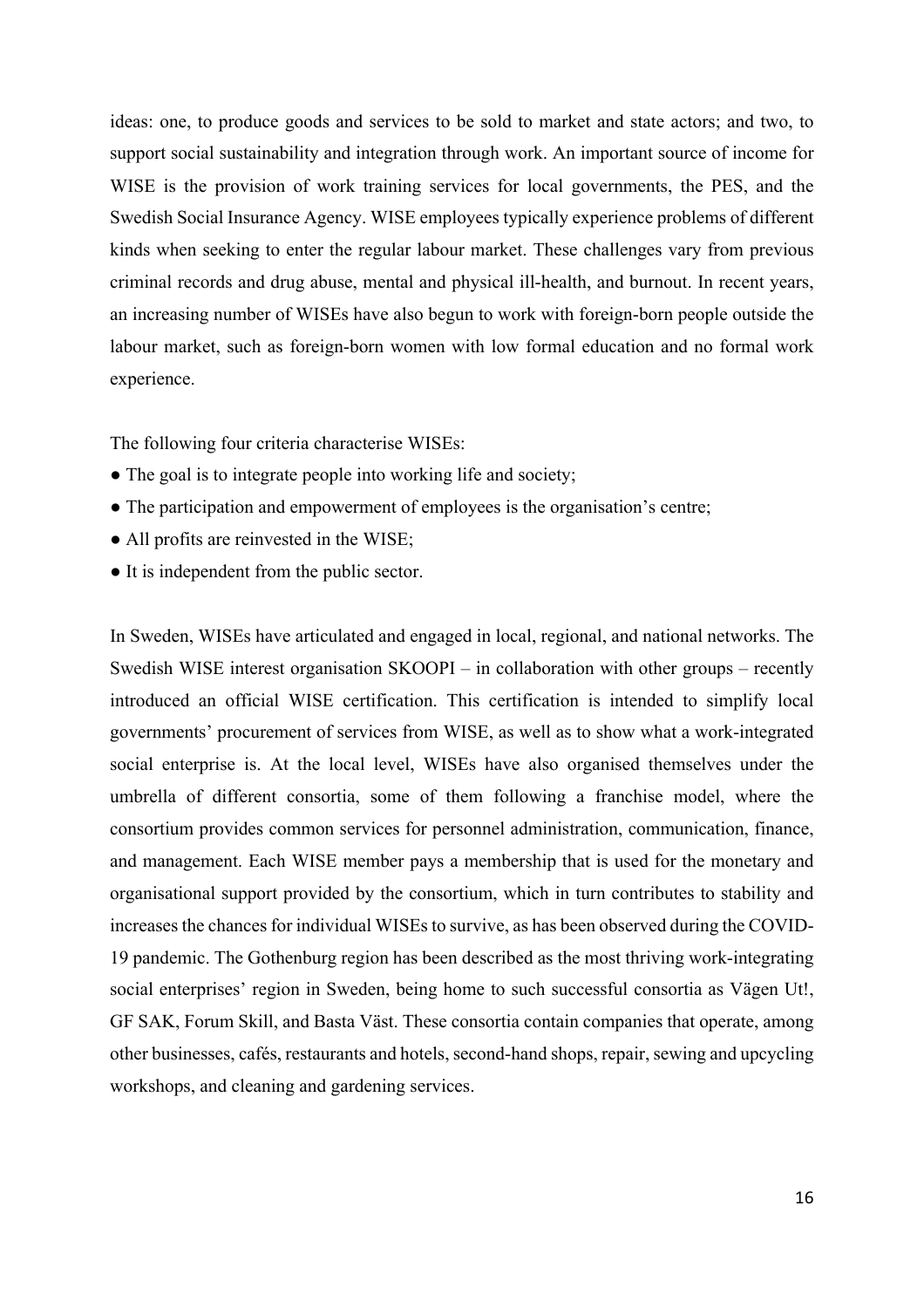The Gothenburg region is also home to Social Trade, a WISE cooperative sales organisation which commercialises joint services and products. Social Trade combines 40 WISE providing jobs for 400 people in the region, although it aims to upscale to a national scope. Another organisational variation was developed by Yalla Trappan in Malmö, a social enterprise that has helped create new and autonomous Yalla Trappan organisations in various parts of the country, including a combined project with Coompanion called 'Trappa Upp'. Here, Yalla Trappan organisations collaborate through the Yalla Family, a network where participants exchange knowledge and experience, but without paying a fee for joint services. Another important actor in WISE upscaling is Coompanion, which is a national cooperative organisation whose mission is to support cooperative entrepreneurship, and is financially supported by the Swedish Agency for Economic and Regional Growth. Coompanion plays an important role in knowledge and business development, although local Coompanion offices are autonomous and therefore differ in how they collaborate, use local resources, and organise themselves.

Opportunities and challenges for the collaboration between local governments and WISE Compared to other European countries, Sweden still has a relatively weak tradition of workcooperative social enterprises. Nevertheless, the government has introduced recent investments to support the development of WISE and social enterprises in Sweden. SALAR has organised seminars and knowledge dissemination activities to showcase positive examples and encourage local governments to support and collaborate with WISE in various ways. In 2020, SALAR published *New pathway to innovative welfare solutions – A handbook on collaboration with social enterprises* (Bro 2020), a handbook to inspire and provide practical guidance to local governments on how to work to promote cooperation with WISE in terms of work integration. An important tool for this is the legislation that came into force in 2017 regarding reserved public procurement.

In order to be able to participate in a reserved procurement, companies must set social and professional integration as their main purpose, and at least 30% of their employees must be those with less access to the labour market.

In our research we have observed that there are good opportunities for local governments to work proactively with reserved procurement to promote and support WISE. However, there are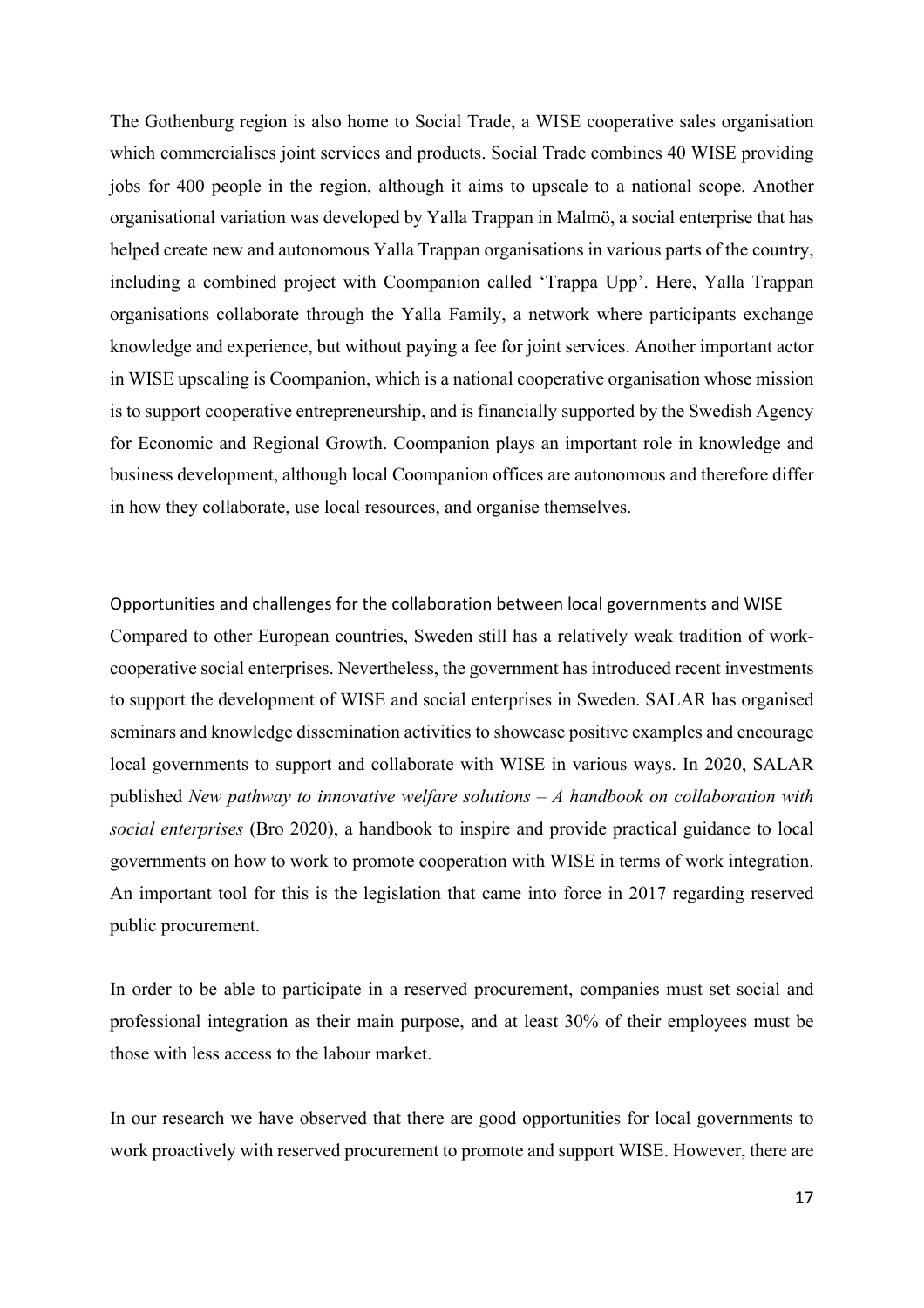also challenges. Firstly, one of the most important prerequisites for a successful collaboration is that the local government must already have good and established contacts, and dialogue spaces, with the region's WISE, often formalised in networks and collaborative governance spaces (Norbäck & Zapata Campos 2022). These networks also include purchase and procurer offices from the local government, as well as representatives from the labour market unit, the social resource or social and solidarity economy units. Other network actors include representatives from other social organisations, such as church missions. These networks and collaborative governance spaces facilitate the dialogue between officers and prospective bidders about how these contracts could be realistically delivered according to the WISE's capacities and knowledge, and how the services should thus be designed. These collaboration spaces exist at different levels (e.g. national, regional, and local WISE networks), between different actors (public and social), and within each social enterprise (as WISEs typically invite authorities, and public and private actors, to participate in their governing bodies). These areas of collaboration usually become learning spheres, where actors exchange knowledge and experiences, which in turn leads to several social innovations (Lindsay et al. 2021).

Secondly, local government officers and politicians must work proactively with WISE and acknowledge that civil society has developed the necessary knowledge and skills with which to identify problems and solutions. Simultaneously, it is crucial that this symbiotic collaboration does not over-exploit WISE potential by setting unrealistic demands or treating a WISE like a for-profit company. Although WISE provides services, it is fundamental to understand that they are primarily grounded in civil society and have broader social goals.

Thirdly, the difference in scale between large local governments and small WISEs must be taken into account. Local governments routinely use reserved procurement services because of their need to procure large quantities of goods and services, whereas a small WISE tends to experience difficulties in securing delivery. In the two reserved procurements that we studied in Gothenburg (of work training services and fruit basket deliveries), this challenge was overcome in different ways. For work training services, the local government signed a framework agreement with a dozen different WISEs, meaning that it was possible to both secure quantity and offer a variety of work training services in different sectors. In the case of fruit baskets (which were delivered to the local government's many different workplaces), the local government signed an agreement with Social Trade (WISE's collaborative sales organisation),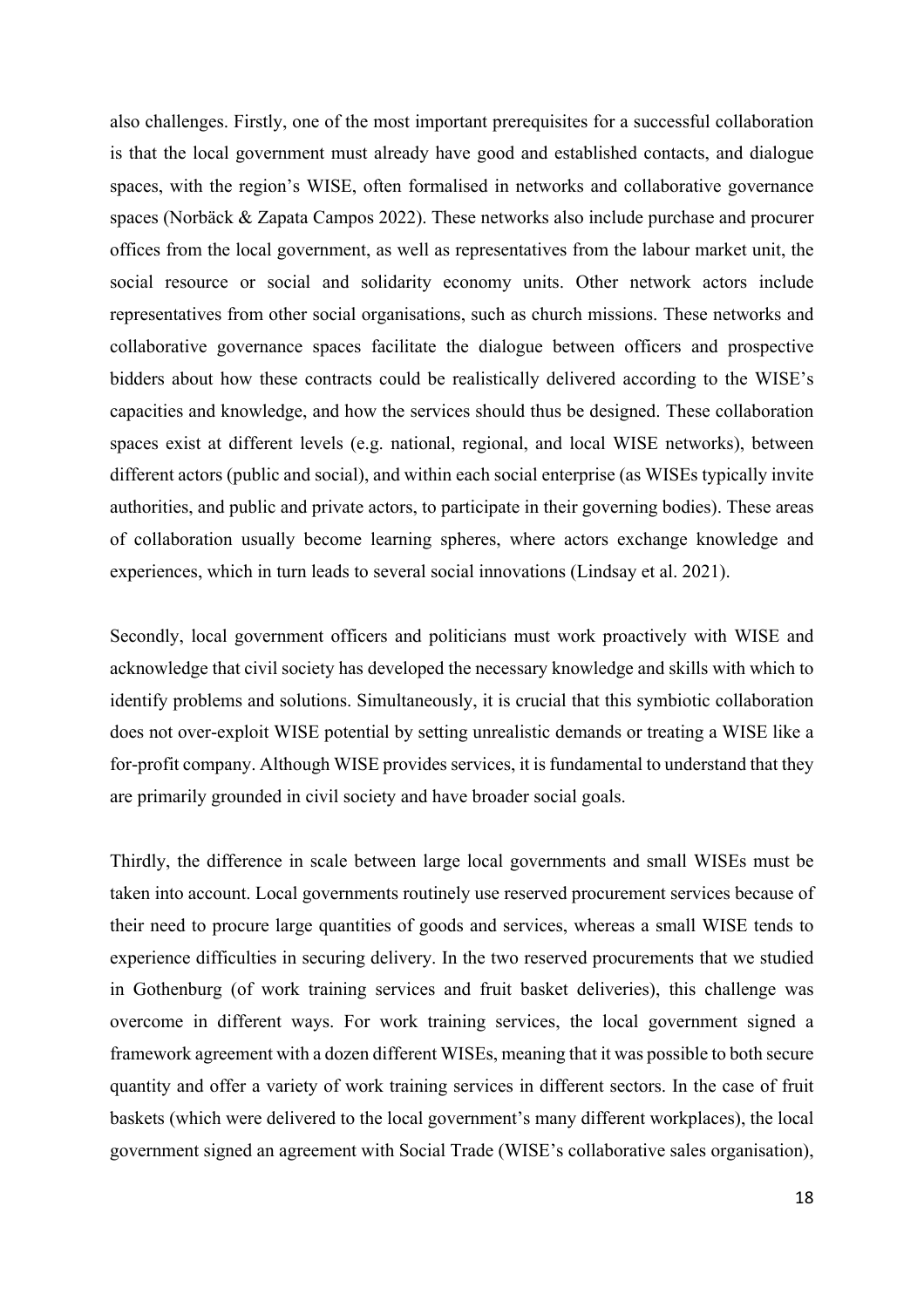which thus became responsible for coordinating the packing and delivery of the fruit baskets. Several WISEs were involved in this work, and Social Trade managed their communication with the local government.

Fourthly, creating innovative ways of collaborating with WISEs (for example, through reserved procurement, or IOP (community-driven public partnerships)) also requires that local government officials, such as lawyers and procurers, are open to new and untried methods and instruments. This can be achieved through collaborative governance spaces where solutions can be developed, such as through more open agreements that can be designed in conjunction with civil society organisations. Another method would be to allow for more generous interpretations of the rules. As an illustration, while the presence of strong professions, such as local government lawyers, can hinder public innovation, the participation of other professionals can facilitate making broader interpretations.

Fifthly, our studies show how local governments with stable and prolonged collaboration with civil society organisations increasingly move towards more decentralised and collaborative governance and innovation. This collaborative governance results in more horizontal and reciprocal relations between the local government and WISE. The relationship between the two thus develops from that of a 'principal–agent' to a partner relationship, where civil society organizations have 'joint ownership' of the social and work integration activities together with the local government.

Finally, even cities with efficiently-organised WISEs, and governance spaces and networks, face a major challenge in that many local governments themselves have developed their own work training activities, thereby competing with WISEs for similar target groups. This situation incentivises the local government to use its own, rather than WISE's, work training activities, thus making the local government the WISE's de facto largest competitor. Maintaining their own internal work training activities is also a strategy for local governments to retain control. In cities where local governments instead hand operations over to WISEs, local government officers showed their knowledge of, and confidence in, how WISEs function. Such knowledge and trust could take time to acquire. In other words, traditional governance of local government welfare services can hinder collaboration with WISEs. In order to create co-ownership and innovations in labour market policy, it is thus necessary to balance the local governments'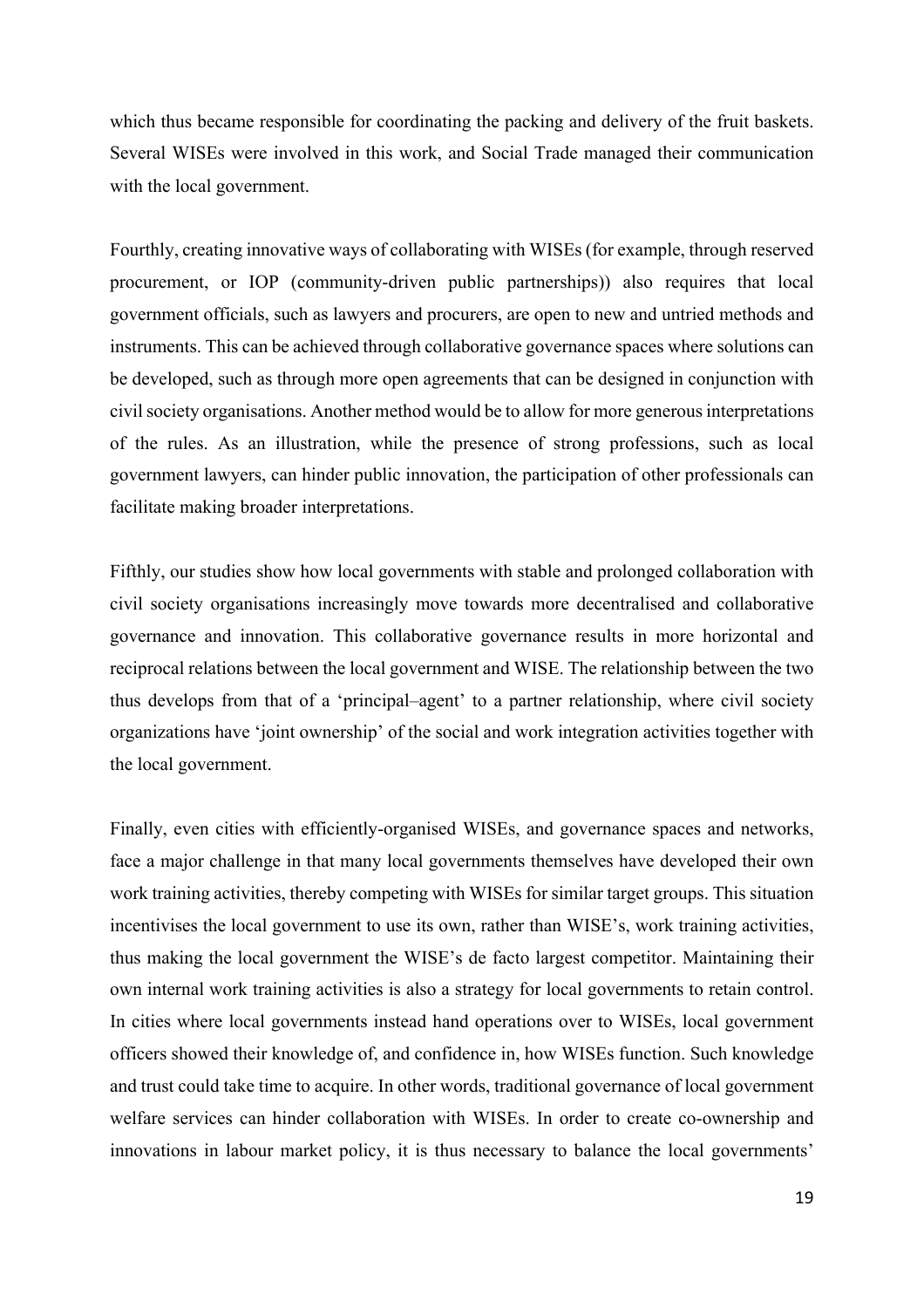desire for control with the need to cooperate with civil society. It would also be necessary to develop mechanisms of collaborative governance (Norbäck & Zapata Campos 2022) to maintain control, although at a distance (Ek & Qvist 2022).

The development of a collaboration between a local government and civil society as a 'spider in the web', as it were, is possible in a policy context with a national infrastructure that facilitates and supports increased cooperation with social enterprises and WISEs. Regarding the promotion of a WISE's interests, SKOOPI and Coompanion are two important national and regional actors. The new legislation also offers collaborative tools, such as reserved procurement. However, this legal framework, and how it should be used in practice, is still unknown in many local governments. SALAR, SKOOPI, and Coompanion, among others, are working to clarify the contribution of social enterprises and WISEs to social and work integration through such methods as seminars and meetings with politicians and officers, the recent publication of the aforementioned explanatory handbook, as well as the creation of networks of local governments working with reserved procurement. On that note, and as we have described in the previous section, the Procurement Authority also organises networks for organisations that work innovatively with reserved and social procurement.

#### **5. Local governments as employers**

Local governments are large employers (often the largest) in their own territories. Therefore, they are also in themselves actors with great potential in local labour market integration. Indeed, they can employ those who need help in entering the labour market, or can conduct activities to increase their employability. In many local governments, to review one's own operations is seen as a prerequisite before developing one's procurer and entrepreneur roles, and activating other organisations. As one interviewee stated, 'to ensure that we ourselves employ as we should'.

To employ staff is nothing new for a local government per se. This role more closely concerns changing how employing is practiced and perceived in the organisation, and what opportunities are (and can be) offered in terms of income support and participation in education programmes, and gaining jobs or internships in local governmental organisations in order to increase employability.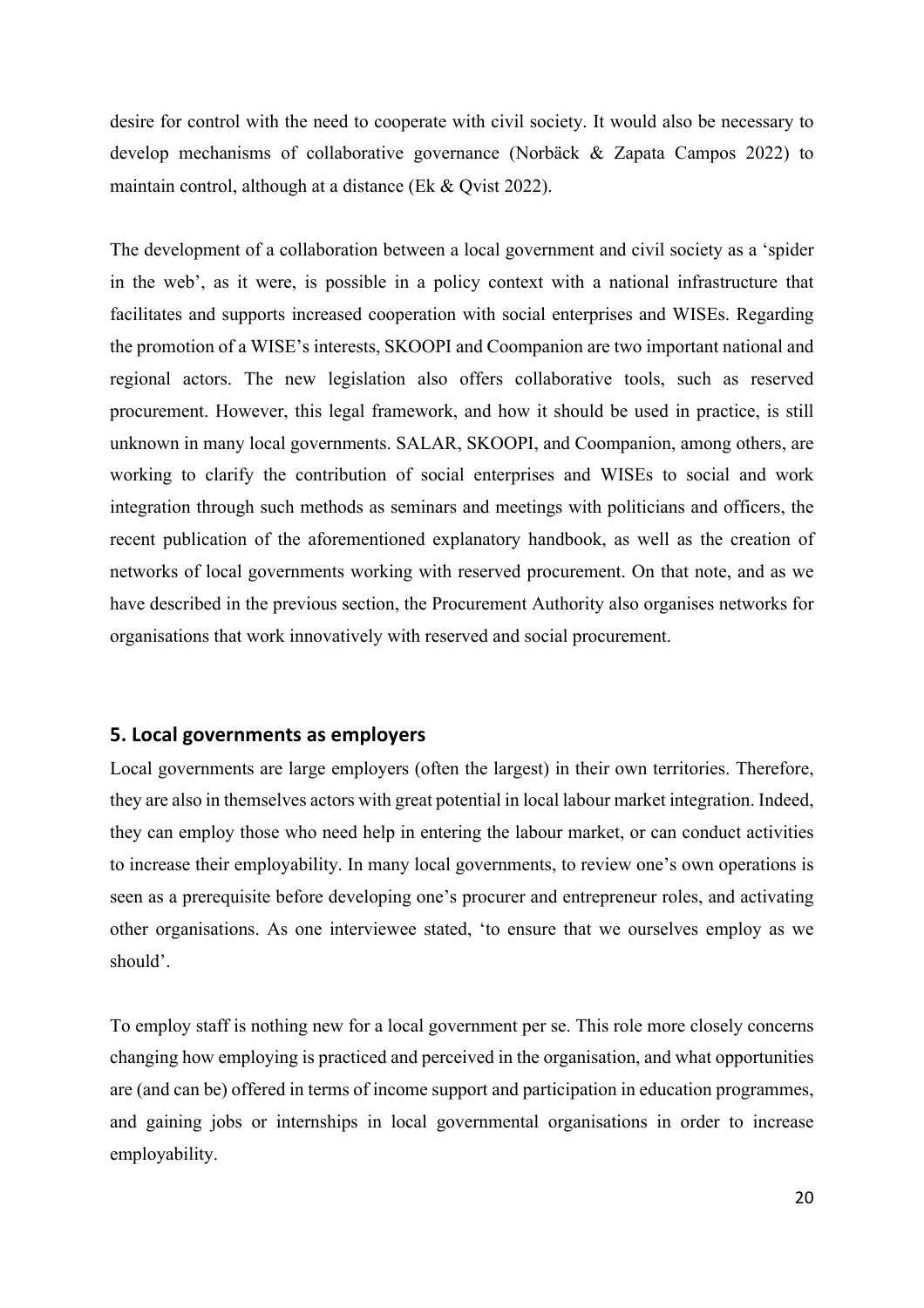#### Examples from Borlänge, Gislaved, and Gothenburg

In approximately 2011, a discussion began in Borlänge about reducing the local government and individuals' costs for unemployment based on the question of what could be done. The following three areas were focused upon: internships or possible employment; collaboration with WISEs; and employment-promoting procurement. At the Fågelmyra recycling plant in Borlänge, which is run by the energy company Borlänge Energi (which also handles waste in the local government), newly-arrived foreign born people who face entry barriers to the labour market have been participating since 2010 (i.e. before the abovementioned discussion).

Waste management is fee-financed, meaning that the income from the fee must be used strictly for waste management. A waste facility can thus not finance internships regardless of the possible benefits seen from a broader perspective. This problem was circumvented through collaborating with the PES on new-start-jobs as a means of financing of the places. Initially, four people participated during the first year. They began by keeping the facility in order and learning the business, and over time came to work with recycling and repairs, with increasing customer contact. In addition to Swedish work experience and practical language training, the trainees also received help with writing their CVs, and later went on to education or employment, with an increased employability than before the internship.

The Fågelmyra internship was expanded to include other groups. Indeed, since 2020, the Dala Återbyggdepå project – with initial support from the UDD (procurement dialogue Dalarna) and Vinnova – was implemented to manage waste from construction and renovations in the local government. Unlike other similar businesses, such as Kretsloppsparken Alelyckan in Gothenburg, Dala Återbyggdepå sells to craftsmen and other construction companies, and not primarily to individual residents. The material comes from construction and renovations, for instance, easily-damaged kitchen fittings, which can be repurposed or recycled rather than burned as waste (a common practice in Sweden, see Corvellec et al. 2018). During Dala Byggdepå's planning stage, 35 people were to be trained in operations and gain independent jobs (not as income support) by 2023. However, the COVID-19 pandemic resulted in many layoffs in the region, meaning that competent staff – for example, civil engineers, who were earlier rarely unemployed – were available to staff the depot. Despite this, however, the project has yet to be conducted to the extent initially planned.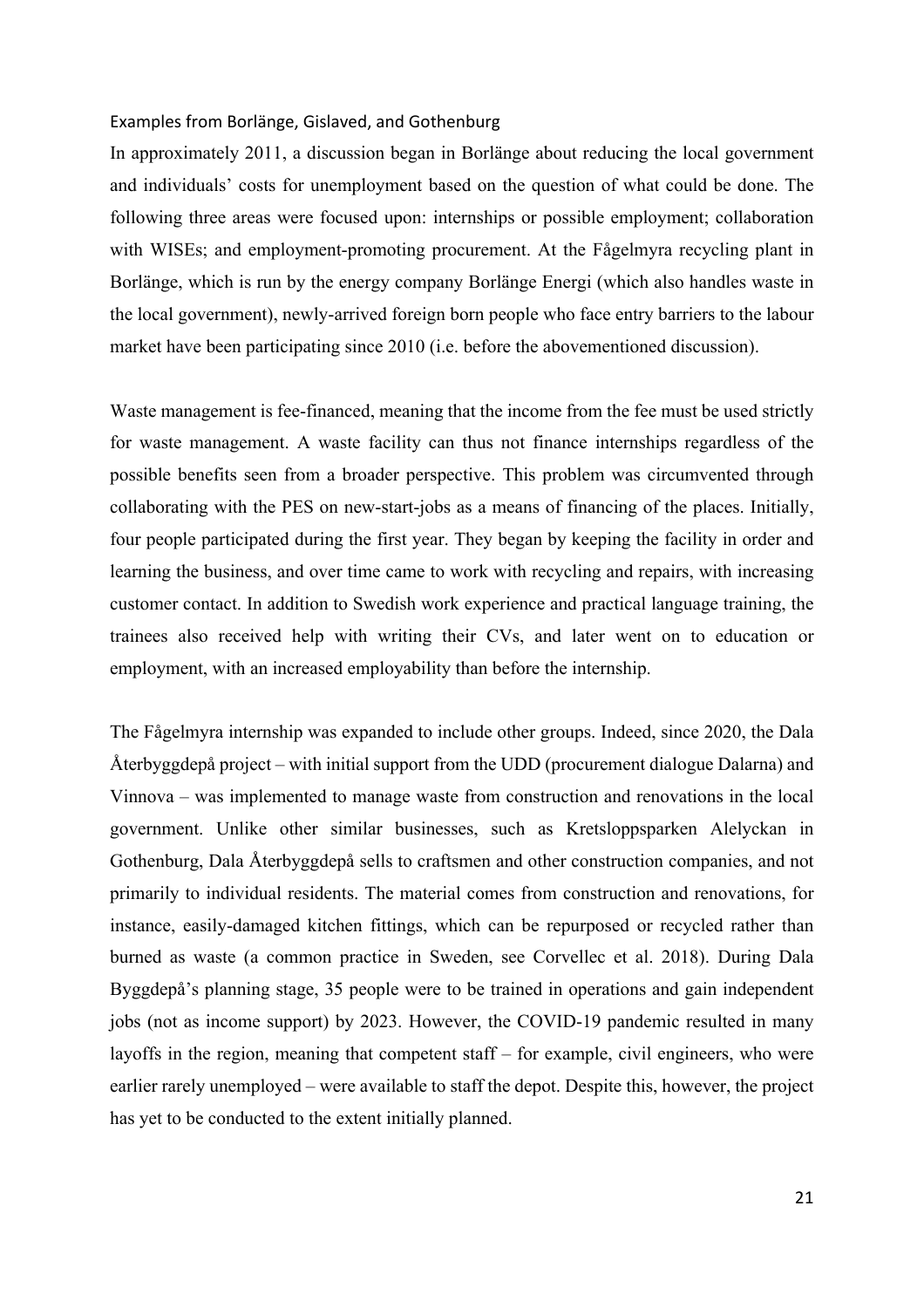In 2020, the Children and Education unit was formed in Gislaved, where schools, including adult education and Swedish for immigrants, joined together the labour market and financial assistance. The motivation behind this was partly to increase coordination between the units, and partly to be able to more effectively, and flexibly, organise the activities based on the participants' needs. The coordination gains soon became apparent, as highlighted by one of the interviewees: '… the effect is that you get a little more ear for it, you get these joint efforts… a common territory'.

Since 2021, a plan was initiated to expand and increase collaboration with other local governments in the GGVV region (Gislaved, Gnosjö, Vaggeryd, and Värnamo). For example, joint education can be established to meet the demand for a specific competence in the four local governments. Alternatively, if one local government has a certain need for which there is a surplus in another, an exchange can be made. This new plan is relatively recent, and its establishment during the pandemic has hindered its development. Moreover, mergers of this type require ample time to stabilise. However, the tendency is to continue with increased coordination based on the needs of individuals and to use resources flexibly on such a basis. An important indication of this is that employment is increasing, even during the pandemic.

Such coordination between local governments can mean that the establishment of relatively expensive education programmes for relatively few participants can be avoided. Instead, education can be more in-depth, provided to a greater number of participants, and be wellconnected to the labour market post-education. Indeed, one interviewee in Gislaved stated that: '… how should we proceed here within the GGVV with so-called job tracks [in collaboration with DUA (Delegation for the Employment of Young People and Newly-Arrived Migrants)] where it is about if you are to be a child care worker… then Värnamo's adult education is responsible for the education but AME and the study and career counsellor here should provide funds and information so you can go and take the exam and get a grade in these preparatory courses … first a collaborative project because we are too small local governments, not all can provide a child care education, nor an industrial education. But if we take help from each other, then maybe together we can keep the educations by allowing us to train persons from different local government. So, that's what the idea is today, then it's important to get there in practice as well' (June, 2021).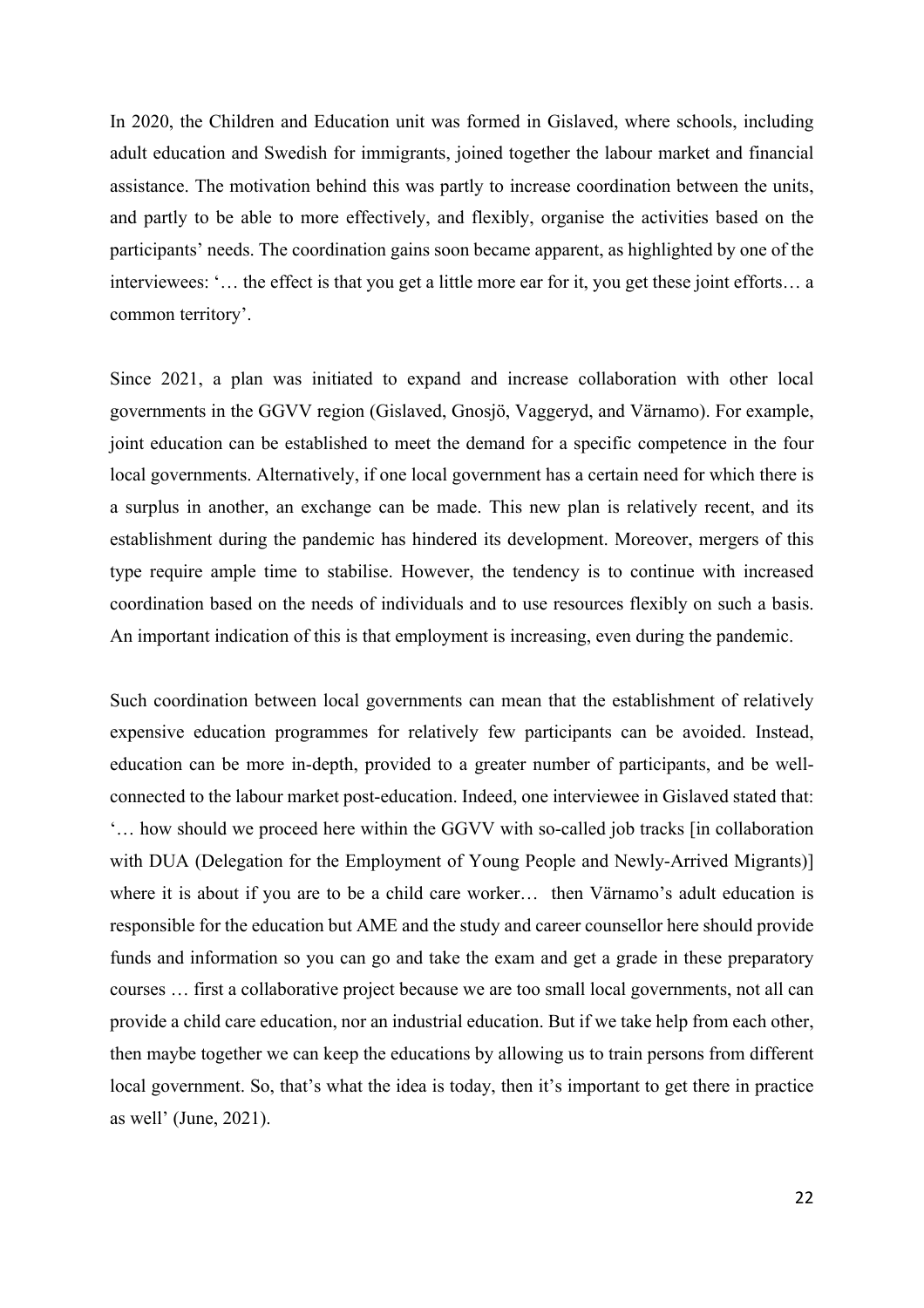In Gothenburg, local job tracks have been created within the framework of the DUA state initiative. They consist of labour market training, Swedish as a second language and other subjects (e.g. English, mathematics, driving courses), and professional internships in local companies with a focus on the target group of young newcomers with low education. In Gothenburg, three different tracks crystallised: waste management in the local governmental company Renova AB, 'Welcome to the future' (*Välkommen till Framtiden*, a local governmental consortium consisting of three housing companies with two job tracks), and the Volvo Employment Programme. These job tracks were a collaboration between the Gothenburg local government department ARB-Vux, the PES, and employers within the two local governmental companies and the third in the private business sector.

The internship varies from one year (Renova) to two years (Volvo). The motives for starting these tracks also varied. In Renova, the motive was staff turnover needs during the holiday period. In Framtiden AB, the initiative came from management, as well as an ownership requirement to work with social and economic inclusion in the housing company's areas. Volvo cited a mix between recruitment needs and social responsibility of a group of committed employees. Jobbspåren was established as a permanent activity within Framtiden as 'Jobblyftet', Renova has delayed due to the financial investments required, and Volvo seems to be establishing job tracks as a new and complementary recruitment channel.

#### Challenges and opportunities with local governments' role as employers

The examples from Borlänge, Gislaved, and Gothenburg are by no means unique. The statistics on local job tracks compiled by the DUA show that local governments make up 35% of the employers associated with the programmes. Based on the three examples and other research, we here discuss the challenges and opportunities for developing local governments' role as employers in labour market integration policy.

Local governments' role as employers is broadening and growing, with support from various national programmes, such as job tracks and start-up jobs. Most initiatives aim to increase participants' employability, despite some having been permanently employed. Such programmes appear to be positive and effective in the sense that participants should be able to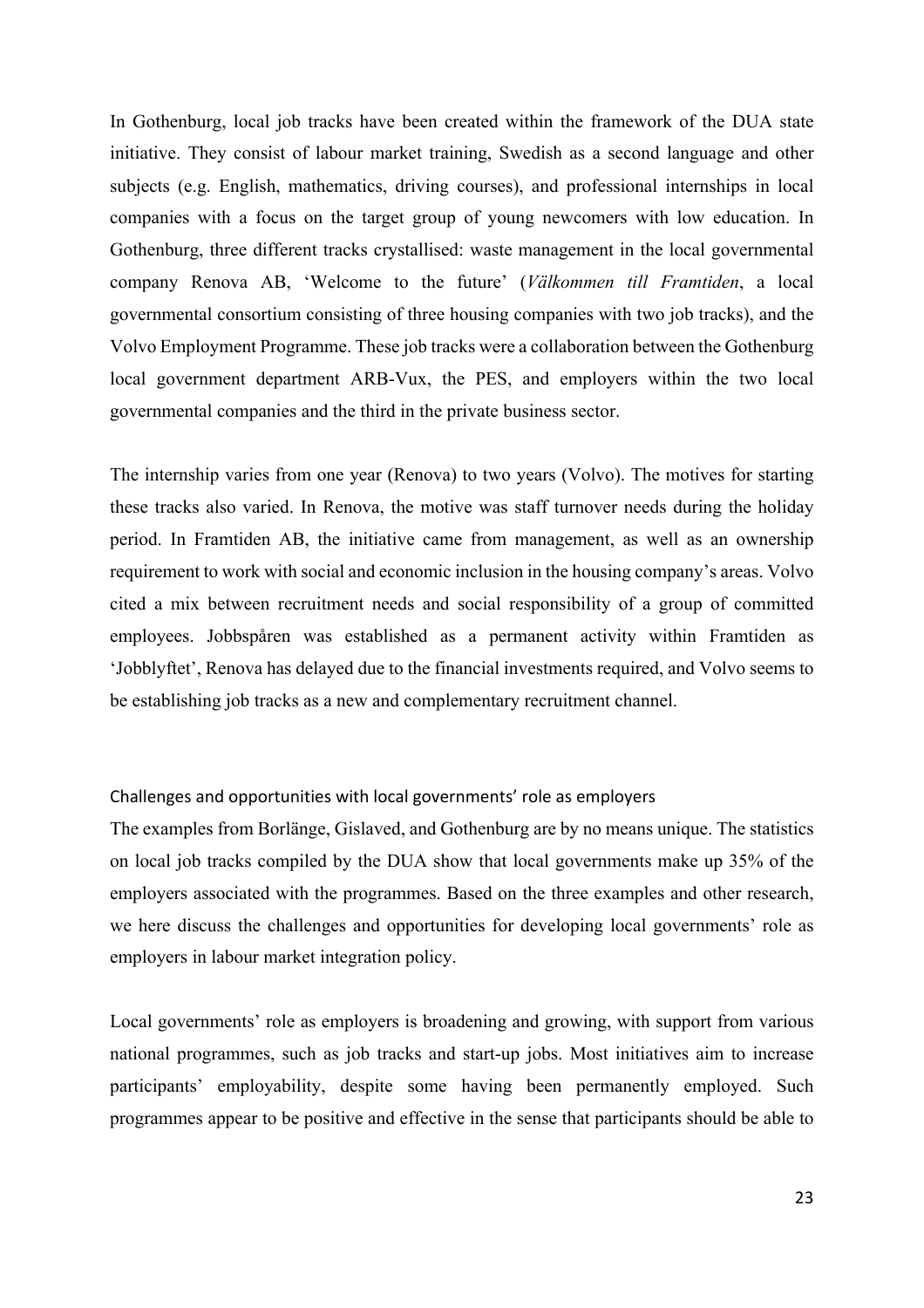move from employability to finding permanent jobs. However, due to the presence on some uncertainty, continued research could show more long-term effects.

Local government-owned companies are, in the discourse around public organisations, often said to offer more flexibility than traditional in-house organising, such as in developing their role as employers (see, for example, Thomasson 2009). However, it should not be taken for granted that local government-owned companies are driven by social responsibility, or will internalise initial recruitment and training costs more easily or effectively than privately-owned companies (or, for that matter, than local government organisation). The Renova example shows how their technical orientation and requirements to efficiently deliver environmental services and handle fee funds mean that they are more reluctant about establishing job tracks than large private companies, or even multinational corporations. The latter may, paradoxically, be more exposed to social demands to work with social and economic inclusion. One explanation for this may be 'institutional confusion' that public organisations may experience in NPM culture with increased demands for efficiency and profit. This also means that different public companies or administrations experience different requirements in developing an employer role. In the three examples, Framtiden AB met ownership requirements for working with integration issues. The fact that the requirements came top-down had two different effects. First, it was initially more challenging to implement the programme and comply with the requirements. Second, anchoring the programme with the owners has made it permanent and internalised the costs (Truong & Sjödin 2021).

A consequence of broadening the employer role may also be a stronger resistance at lower organisational levels, as the existing new recruitment system may be perceived to overlap and stoke fears that priority will be given to employment for some, but not others. At Fågelmyra, the existing staff were initially sceptical about the establishment of trainees. However, this quickly changed to a positive view when it was established that this would not threaten their own employment, and was seen as a positive addition and broadening of the (recycling) business. Internal concerns, as well as opposition to increased recruitment in general and new recruitment paths in particular, are a potentially major issue that may raise concerns about negative changes to the workplace regarding the replacement or neglect of existing staff.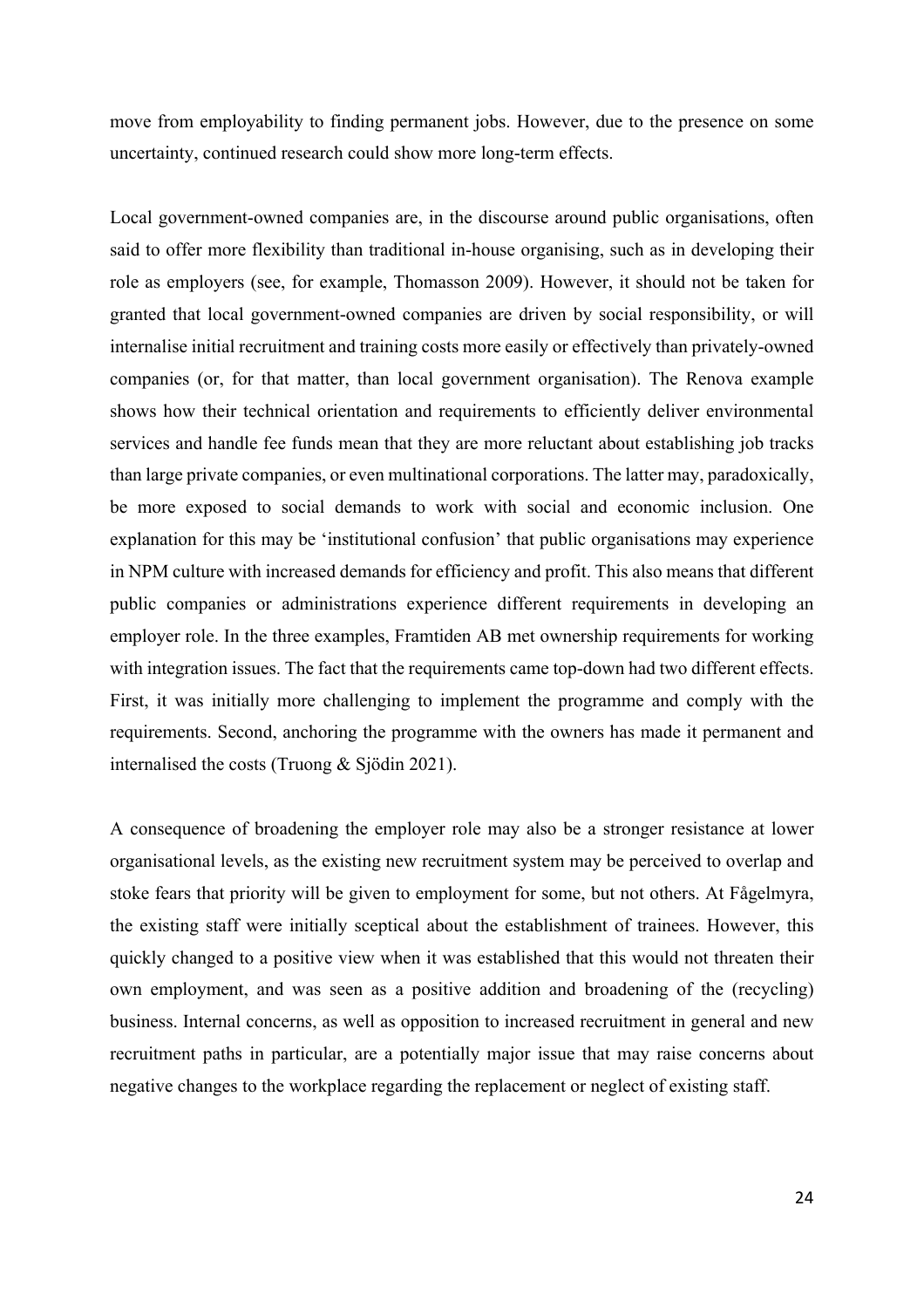In summary, the development of the employer role is based on two starting points. First, those who need employment and what exactly they require. Second, how their own organisational resources and opportunities can most effectively be used or expanded with the help of others, such as government organisations, other branches of local government (or other local governments themselves), or private businesses.

#### **6. Discussion**

Our studies show that pinpointing the role of local governments in labour market integration is far from straightforward. Indeed, local governments seem to have several different roles that are developed by a variety of local governmental actors in a number of different contexts. In our studies, we started from the three roles identified by previous research (our own and others') on local labour market integration as particularly important: the roles as procurer, entrepreneur, and employer. In these roles, local governments act to promote labour market integration, and thus enable everyone to be part of working life and society. This is done through local governmental activities and networks – both established and emerging – with companies and civil society.

While the roles are diverse and intertwined, they also have specific characteristics that allow them to be distinguished analytically. What characterises the role as purchaser is the exercising and development of market exchanges where local governments act as buyer. It includes both procurements of labour market integration initiatives (e.g. education or job coaching) and the possibility of integrating employment requirements into procurement contracts. The role is based on local governments' demand and purchasing power, and occurs predominantly in relationships and exchanges that follow the logic of competition as a driving force.

Furthermore, regarding the entrepreneurial role, the actual integration work is intended to take place beyond local governments' own organisation. Here, local governments cooperate with non-profit organisations, social enterprises (especially WISEs) and the local business community. Unlike through procurement, where the efforts are shaped and developed as services in a market or as contract conditions, the role as entrepreneur is based on voluntariness and horizontal relationships. This means that local governments are part of, or support, local partnerships where initiatives can be developed from below, while local governments can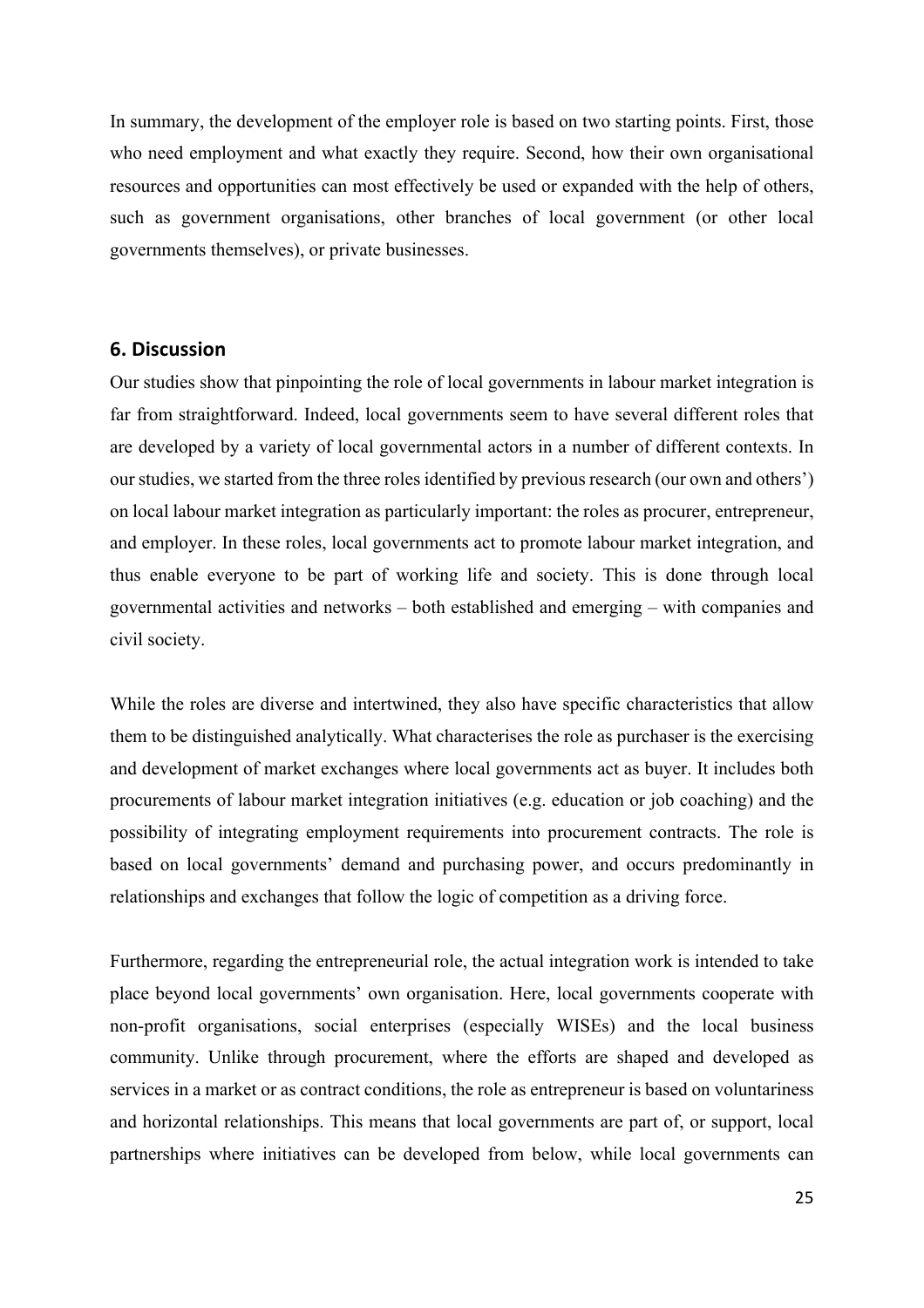contribute to their survival and diffusion. In recent years, the role has been emphasised as a way to develop flexible and effective local initiatives, while also following a well-trodden path in integration policy implementation (Qvist 2016).

In the employer role, however, labour market integration takes place in the local government's own operations, in which departments and local governmental companies offer employment (or internships) to target groups. This is often done through local job tracks based on employers' skill needs. Here participants, through education and internships, are prepared for work in sectors where there is a shortage of labour, such as care and nursing. Statistics from the DUA show that 35% of all employers linked to local job tracks are in the local governmental sector, thus confirming the scale and importance of the employer role for local governments' labour market integration. Even so, this role is rarely highlighted as innovative and dynamic in the success stories of labour market integration disseminated through networks and organisations at the national level.

The roles themselves – how they are performed and filled with content in different local governments – have been, and continue to be, an important theme in our studies. It is also interesting to study the relationships between them. For example, the procuring role offers tools that generally force companies into collaboration – that is, if they want to compete for local governmental contracts. While strict requirements are admittedly rare, our studies show that procurement functions as a door opener for dialogue with companies that are otherwise difficult to reach or attract into integration-promoting partnerships. Accordingly, the procuring role reinforces rather than replaces the entrepreneurial/collaborative role. Another example is when the employer role is transferred to the entrepreneur, which is most evident when local governmental units are transformed into social enterprises – which sometimes happens in order to avoid competition with the social enterprises that the local government aims to support and develop. There is hence a potential conflict between the local government as a social intrapreneur and employer, and the local government as an enabler of social innovation and entrepreneurship outside of the local governmental organisation. This conflict is found in the literature on public innovation, and is occasionally described in terms of governance vs metagovernance (see Ek Österberg & Qvist 2020).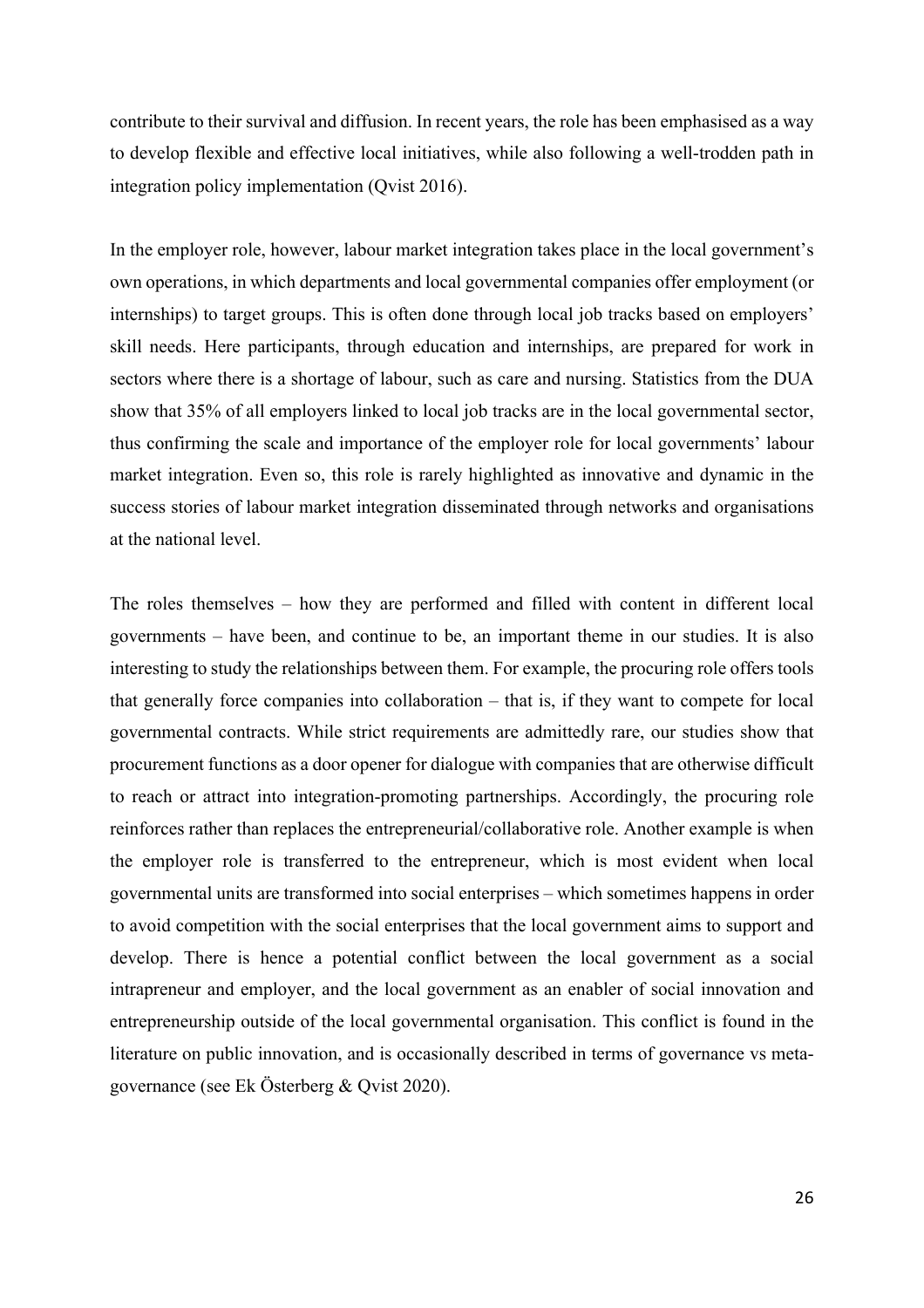In practice, local governmental labour market integration means that a large number of actors in local governmental administration can be involved in integration efforts, albeit at a distance. In the procurer role, for example, the central procurement units are important as drivers and administrative hubs. Its task is to be both encouraging (inspire and convince) and bureaucratic (create structures, rules, and processes). Of course, all of the departments and companies that make procurements with employment requirements are important players. The procurer role is thus spread over a large number of public government employees who do not necessarily always have labour market integration as their area of competence or main occupation. Although not all actors are involved in developing or promoting the initiatives, they are important for initiatives to take root and stabilise. The dissemination of tasks and responsibilities within and beyond local government organisation thus offers a number of opportunities to both broaden and deepen, and renew and manage, the integration work locally. However, this also entails major challenges, as quality requirements and the follow-up of results must be balanced against the risk of a loss of flexibility and creativity.

#### Three observations

From the studies we have thus far conducted, we would like to highlight three observations. First, there is a movement towards further strengthening the role of civil society, not least social enterprises. It is a kind of market creation that offers enormous potential while also challenging traditional notions about companies, the market, and local governments' relationship to them. Here, we believe, there is a wide range of opportunities to develop initiatives for those in the target group who require more than mere matching. However, the opportunity for these actors to be innovative and influence policy development depends on local governments' courage and ability to involve these actors early in the processes and, of course, on the existence of local social enterprises – which tends to be something that local governments have little control over. This presupposes areas of cooperation between social enterprises and local governments, in which civil society can be creative and offer new solutions based on their own resources and skills. These social enterprises must also be given space to be proactive in realising ideas as well as actively participating in knowledge transfer processes. If this is to be possible, it is crucial for local governments' own activities to not be in competition with these enterprises. It is also important to understand and manage the difference between ordinary for-profit companies and social enterprises at local governmental, regional, and state levels.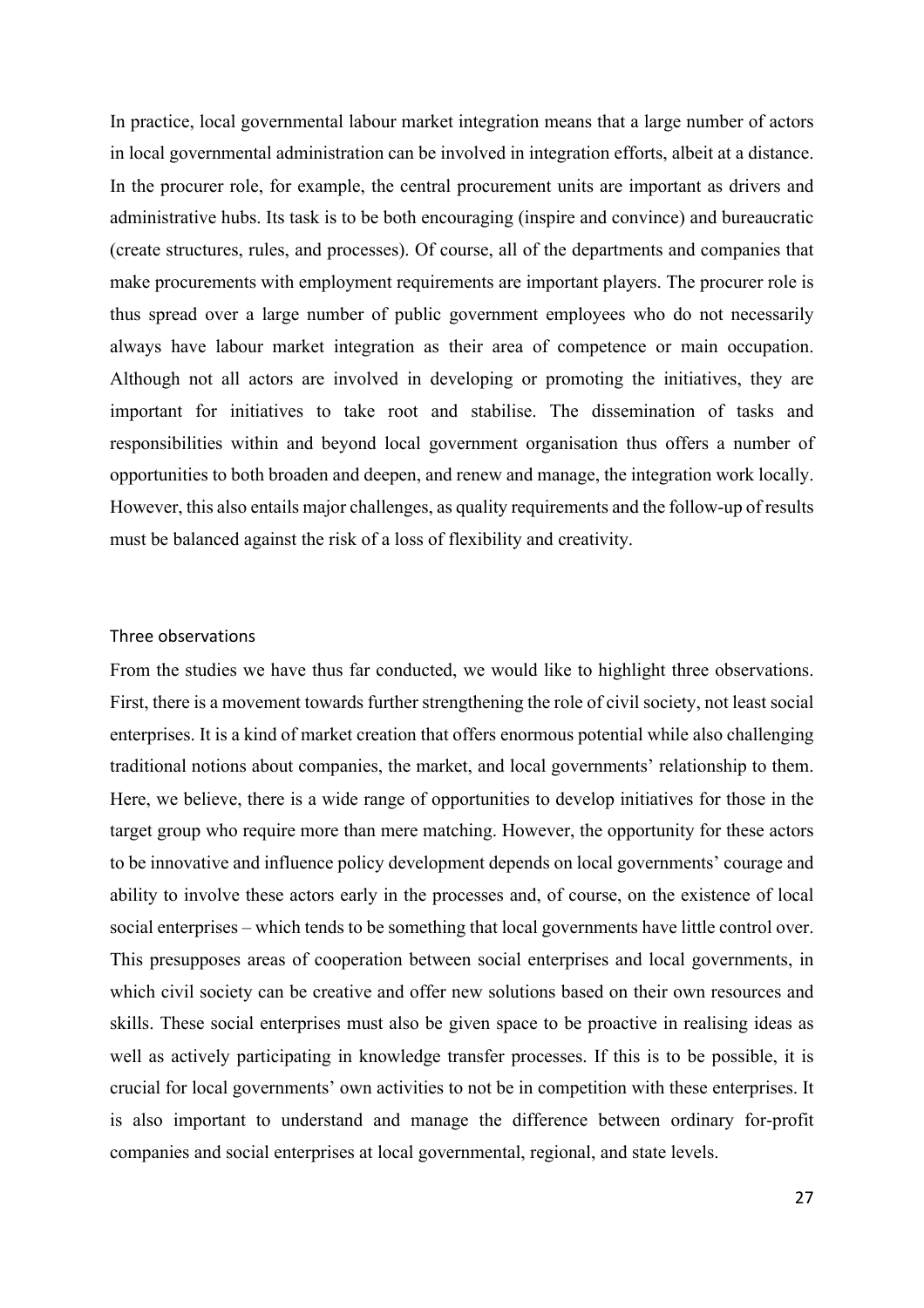This is hugely important, as previous research has warned against seeing social enterprises as generic suppliers of welfare solutions that deliver 'just in time' what the purchasers order (Aiken & Bode 2009). This means that the potential of social enterprises to create meaningful employment for people who – regardless of how well they are matched – lack the required conditions to fit into the regular labour market, is lost. Under such conditions, social enterprises are seen as just another provider of welfare services that may be compared to for-profit enterprises with completely different conditions and objectives. In such a context, social enterprises are at risk of being competed out of existence since their distinctiveness is not capitalised upon.

One example is the ongoing reorganisation of the PES, which affects local governments' work with labour market integration in several ways. Many WISEs are dependent on the PES placing people with them for work training, a procedure that is reduced when the PES is reorganised to work more closely and frequently with procured matching companies (Annebäck 2021). Despite the fact that, in many local governments and political discourse, civil society is seen as an increasingly important partner for solving complex societal problems, such as work and integration, there is a risk that systems will be introduced that make it difficult for these actors to operate.

Second, there is a need to problematise and further explore target groups for local labour market integration regarding how they are created and change over time, and how local governments in their different roles address different sets within the same target group. Individuals outside the labour market constitute a broad and heterogeneous group with various reasons for their exclusion from working life. However, many initiatives, such as those which promote employment, are designed to solve an imaginary matching problem, often seen from a skills supply perspective, with employers in need of recruitment and individuals without a job. The initiatives tend to offer solutions for the most job-ready individuals in the target group, as they more easily and ably match what is sought after. This prioritisation is reasonable given the policy development where integration is increasingly equated with (or assumed to occur through) labour market integration. However, it can also be problematic given the target group's heterogeneity. This applies especially to foreign-born people, who constitute a highly multifaceted group – or rather groups – within which conditions and needs differ greatly. This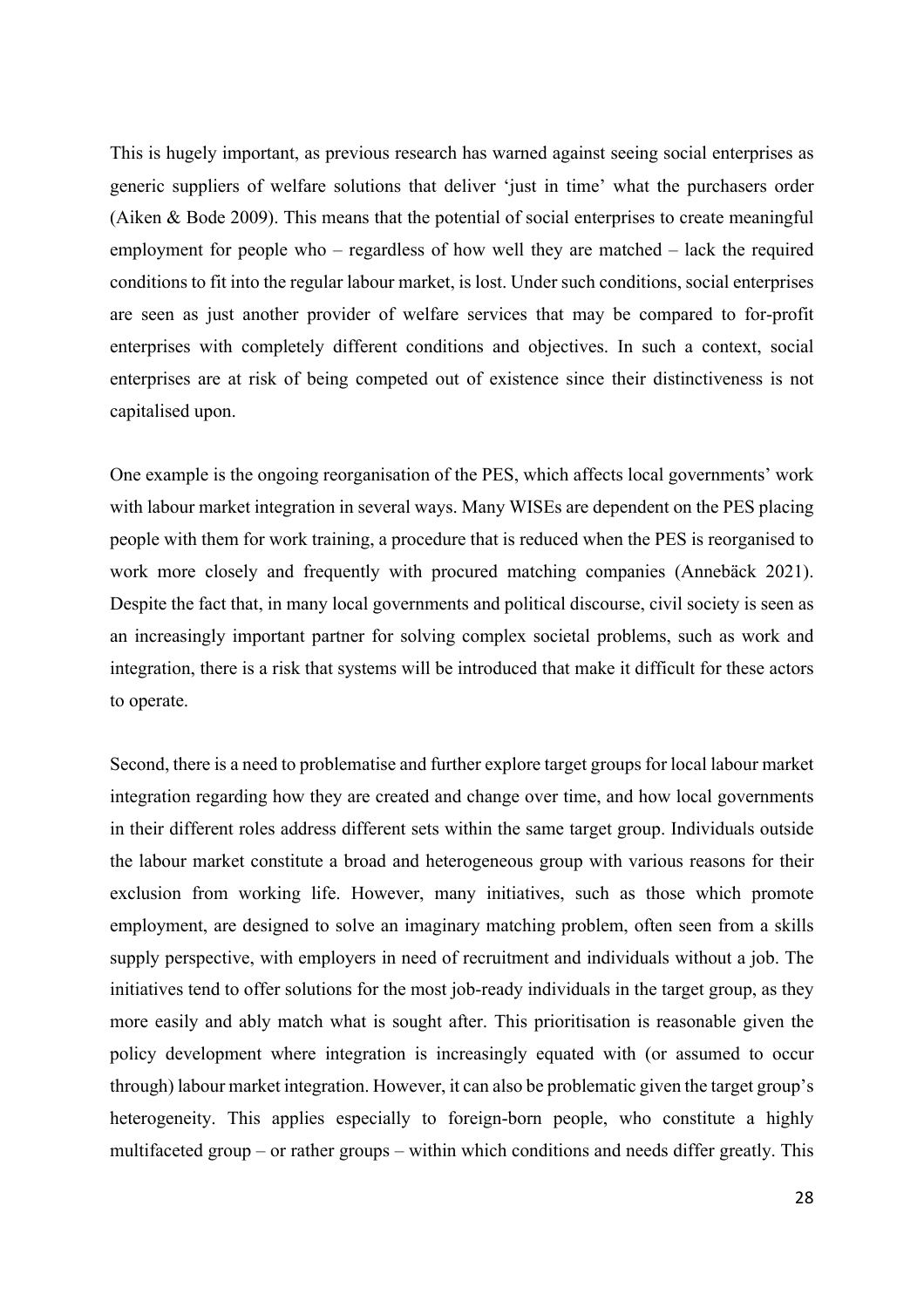is a major challenge for labour market integration, which is usually developed in the form of targeted programmes for certain target groups – programmes that can also compete with each other. If labour integration for the whole target group is to be achieved, efforts must also be adapted to those who are less job-ready. If not, some groups will remain permanently excluded from the labour market.

There is also much debate over how to prioritise existing resources. A recurring problem that we have seen in our studies is the challenges local governments face in balancing how different local governmental resources are to be used. As we have just described, there is an inherent tension between investing resources in what is sometimes described as low-hanging fruit (i.e. individuals who are more job-ready and already relatively close to the labour market) and the higher-hanging fruit. The latter are those groups that in many cases have fewer opportunities to integrate into the conventional labour market and need more long-term initiatives that are seen as more costly, such as longer rehabilitation, work training, or education. When goal fulfilment is measured through such indicators as paid work and self-sufficiency, there is a risk that initiatives aimed at those in need of more long-term help will be given lower priority during resource allocation. This is problematic as there are great gains to be made both for the individual and society if these groups become more integrated. Previous research has also pointed to the importance of including other factors than work that affect foreign-born people's opportunities for successful social integration, such as housing shortages (Holmqvist, Omanović & Urban 2020) or mental illness with unprocessed trauma.

Third, the issue of a narrow focus on work as a means and goal of integration must be discussed further. The broad, multifaceted target groups of individuals outside the labour market do not only consist of migrants. Indeed, these groups also contain those with physical and mental functional variations, young adults, people with work-related injuries, and those with substance abuse and criminal records, among others. Integration has in recent decades been strongly associated with labour market integration and foreign-born people. We argue that this view of integration is much too narrow, as integration presupposes not only work, nor that only migrants need support to enter the labour market. Politics and its implementation tend to change in line with language, or perhaps indeed vice versa. This policy area has not always been called integration policy. For a long time, it was referred to as immigration policy (Urban 2018). Nowadays, there is often talk of the establishment of new arrivals and other foreign-born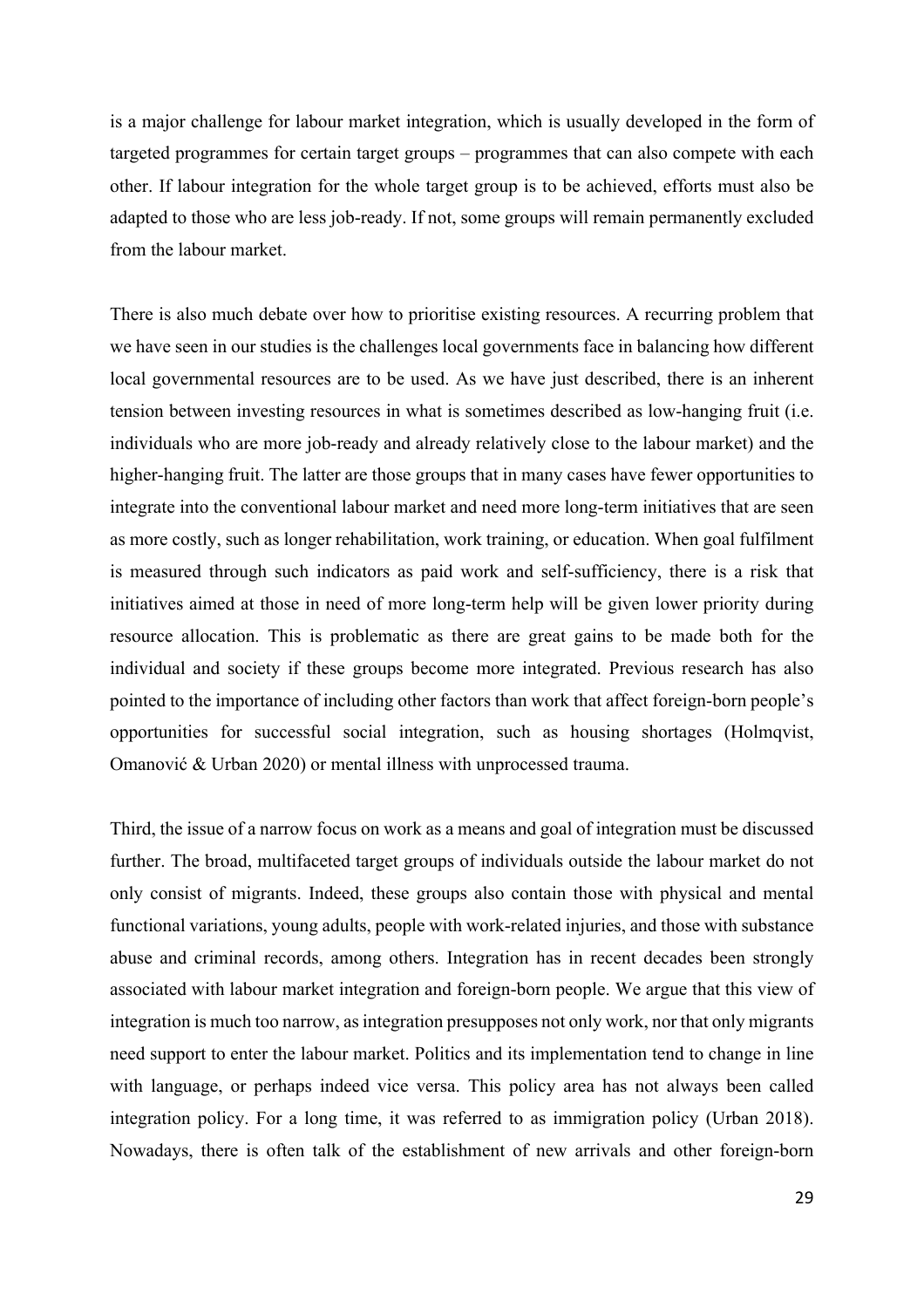people. To challenge the usual way of talking about contemporary integration, in the hope of enabling new perspectives, images, and solutions, Ayşe Çağlar and Nina Glick Schiller (2018) proposed the concept 'emplacement'. It offers, they argue, new ways of dealing with issues of integration that otherwise tend to be dominated by the categorisation of foreign- and domesticborn people. A discussion with emplacement/displacement as a starting point may possibly shift the focus towards human rights and diversity rather than simply labour market establishment. This is especially important as there is a risk of efforts being aimed to meet employers' staffing requirements, rather than people's needs for meaningful employment.

#### **References**

- Aiken, Mike and Ingo Bode (2009) Killing the Golden Goose? Third Sector Organizations and Back-to-Work Programmes in Germany and the UK, *Social Policy & Administration*, 43: 209- 225.
- Annebäck, Karin (2021) "Här är det en styrka att vara annorlunda": Arbetsförmedlingen omorganiseras – då hotas jobben för de mest utsatta, Artikel i *Dagens ETC* 2021-08-26
- Bro, Anders (2020) Ny väg till innovativa välfärdslösningar En handbok om samverkan med sociala företag", *Handbok från SKR, Sveriges kommuner och Regioner*.
- Çaglar, Ayse and Nina Glick Schiller (2018) *Migrants and city-making: Dispossession, displacement, and urban regeneration*, Duke University Press.
- Corvellec Herve, Richard Ek, Nils Johansson, Anette Svingstedt, Patrik Zapata and María José Zapata Campos (2018) *Waste prevention is about effective production and thoughtful consumption – not about waste: Seven lessons from the research project from waste management to waste prevention*. Helsingborg, Department of Service Studies, Lund University.
- Diedrich, Andreas and Hanna Hellgren (2018) *Organizing Labour Market Integration of Foreign-born Persons in the Gothenburg Metropolitan Area*, GRI-rapport 2018:3.
- Ek Österberg, Emma and Martin Qvist (2020) Public Sector Innovation as Governance Reform: A Comparative Analysis of Competitive and Collaborative Strategies in the Swedish Transport Sector, *Administration & Society*, 52(2): 292–318.
- Emilsson, Henrik (2015) A national turn of local integration policy: multi-level governance dynamics in Denmark and Sweden. *Comperative Migration Studies,* 3(7): 1-16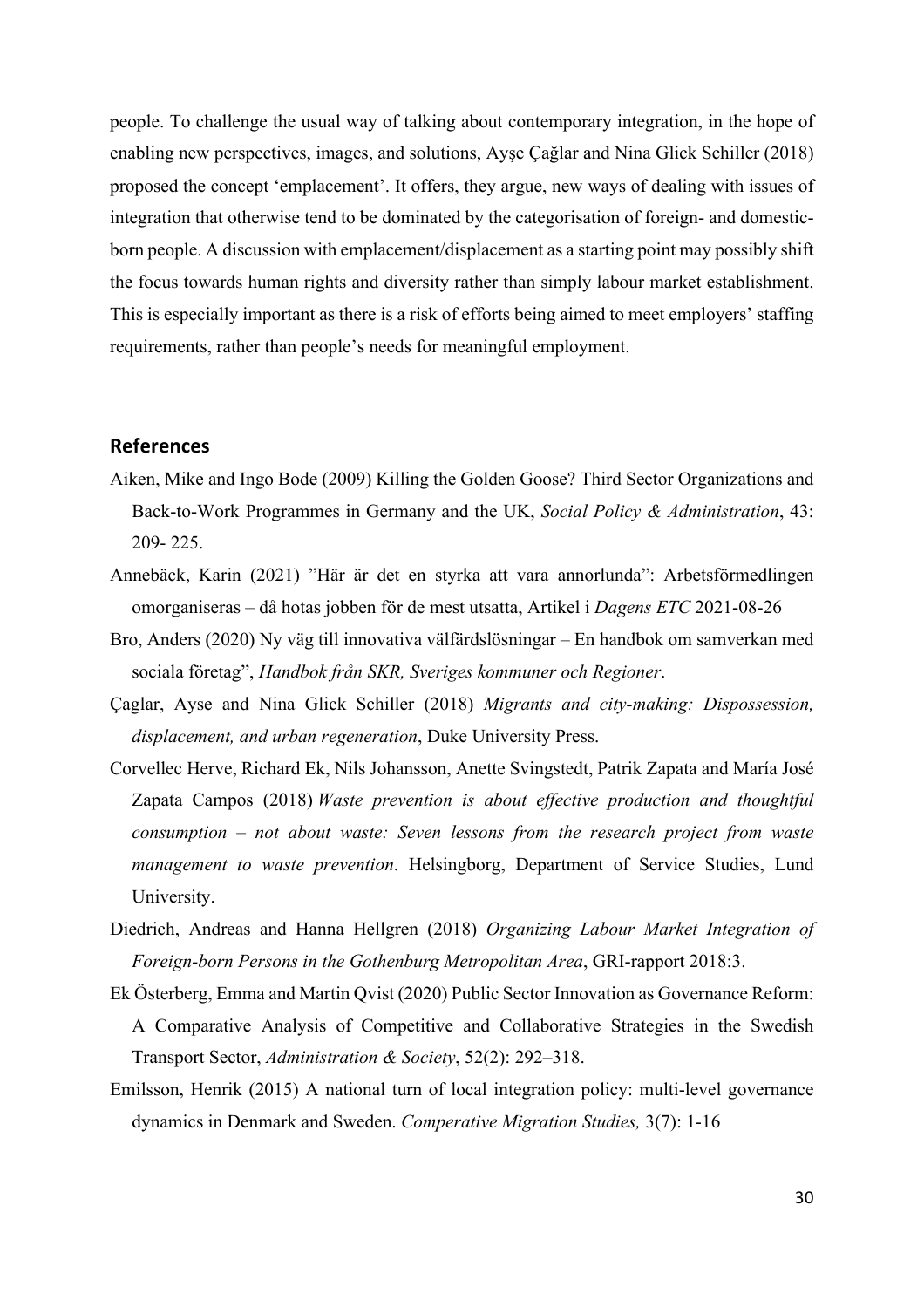Eriksson, Erik (2019) *Perspektiv på integration och etablering - Kunskapsunderlag för ett strategiskt arbete med stöd till nyanlända*, Centrum för kommunstrategiska studier, Linköpings universitet, rapport 2019:5

Upphandlingsmyndigheten (2019) *Sysselsättning genom offentlig upphandling*, rapport 2019.6

- Hedin, Ulla-Carin, Urban Herlitz, Jari Kuosmanen and Eva Laurelii (2015) *Arbetsintegrerande sociala företag: organisation, ledarskap och delaktighet*, Studentlitteratur.
- Holmqvist Emma; Omanović, Vedran och Urban, Susanne (2020) *Organizing Integration in the Labor and Housing Markets*, Rapport från SNS.

Kommunalupphandling.se

- Norbäck, Maria and María José Zapata Campos (2022) The market made us do it: Public procurement and collaborative labour market inclusion governance from below. *Social Policy & Administration,* online first.
- Qvist, Martin (2013) *Styrning av lokala integrationsprogram: Institutioner, nätverk och professionella normer inom det svenska flyktingmottagandet*, doktorsavhandling, Linköpings universitet.
- Qvist, Martin (2016) Activation Reform and Inter-Agency Co-operation Local Consequences of Mixed Modes of Governance in Sweden, *Social Policy and Administration*, 50 (1): 19-38
- Sarstrand Marekovic, Anna-Maria (2011) *Från invandrarbyrå till flyktingmottagning: Fyrtio års arbete med invandrare och flyktingar på kommunal nivå*, doktorsavhandling, Linnéuniversitet.

SFS nr: 2016:1145, *Lag om offentlig upphandling*.

- Soininen, Maritta (1992) *Det kommunala flyktingmottagandet: Genomförande och organisation, Stockholm*: CEIFO.
- Thomasson, Anna (2009) Exploring the Ambiguity of Hybrid Organisations: A Stakeholder Approach. *Financial Accountability & Management,* 25 (3): 353-
- Torfing, Jacob, B. Guy Peters, Jon Pierre, and Eva Sørensen (2012) *Interactive governance: Advancing the paradigm*, Oxford: Oxford University Press.
- Truong, Erik and Felicia Sjödin (2021) *The travel of a labour market integration method-Institutional contexts shaping the translation of an idea into practice*, Mastersuppsats, Handelshögskolan, Göteborgs universitet
- Upphandlingsmyndigheten (2020) *Statistik om offentlig upphandling 2020*. Upphandlingsmyndighetens rapport 2020:4.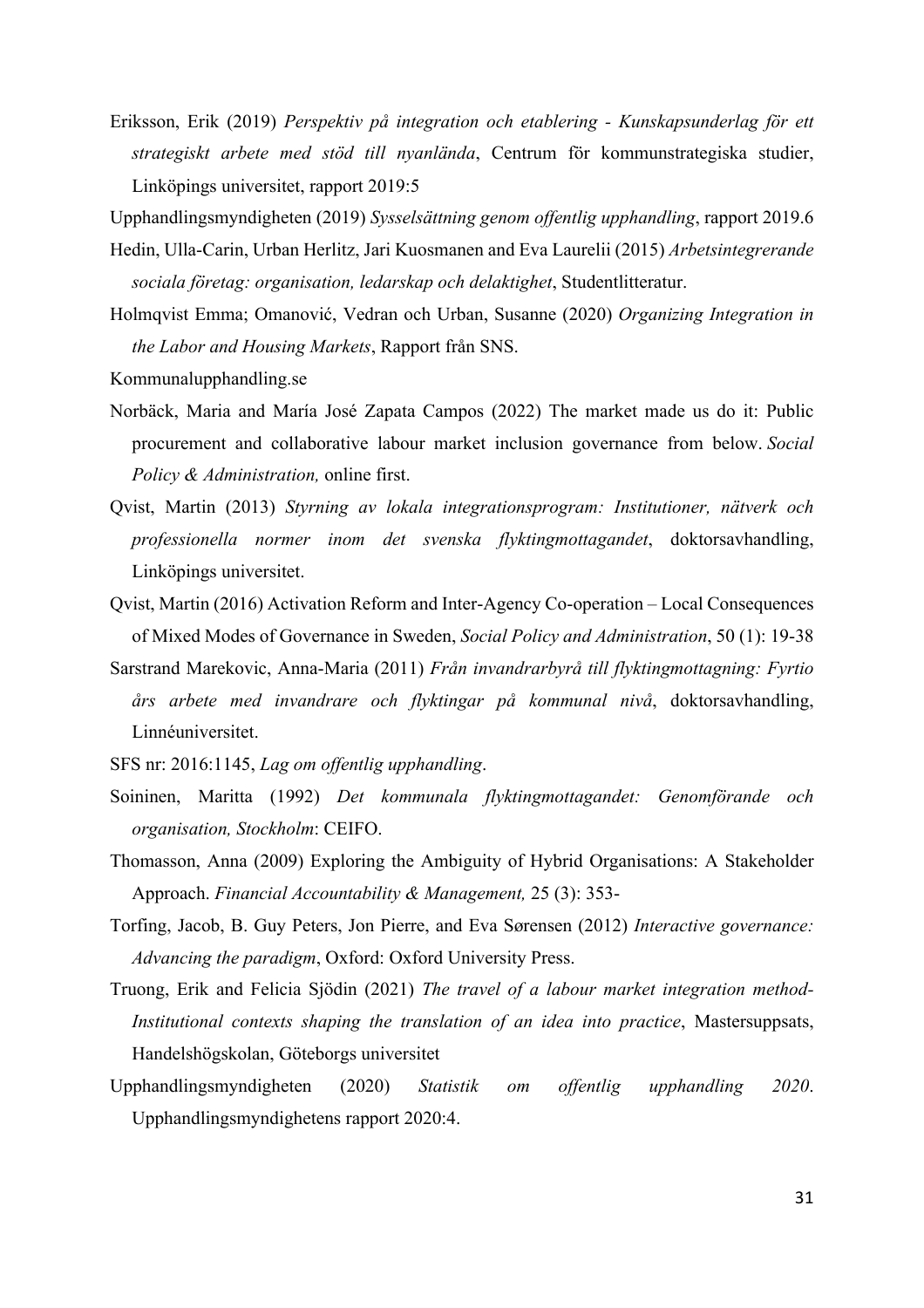Urban, Susanne (2018) *Integration och grannskap: hur kan staden hålla samman?*  Studentlitteratur.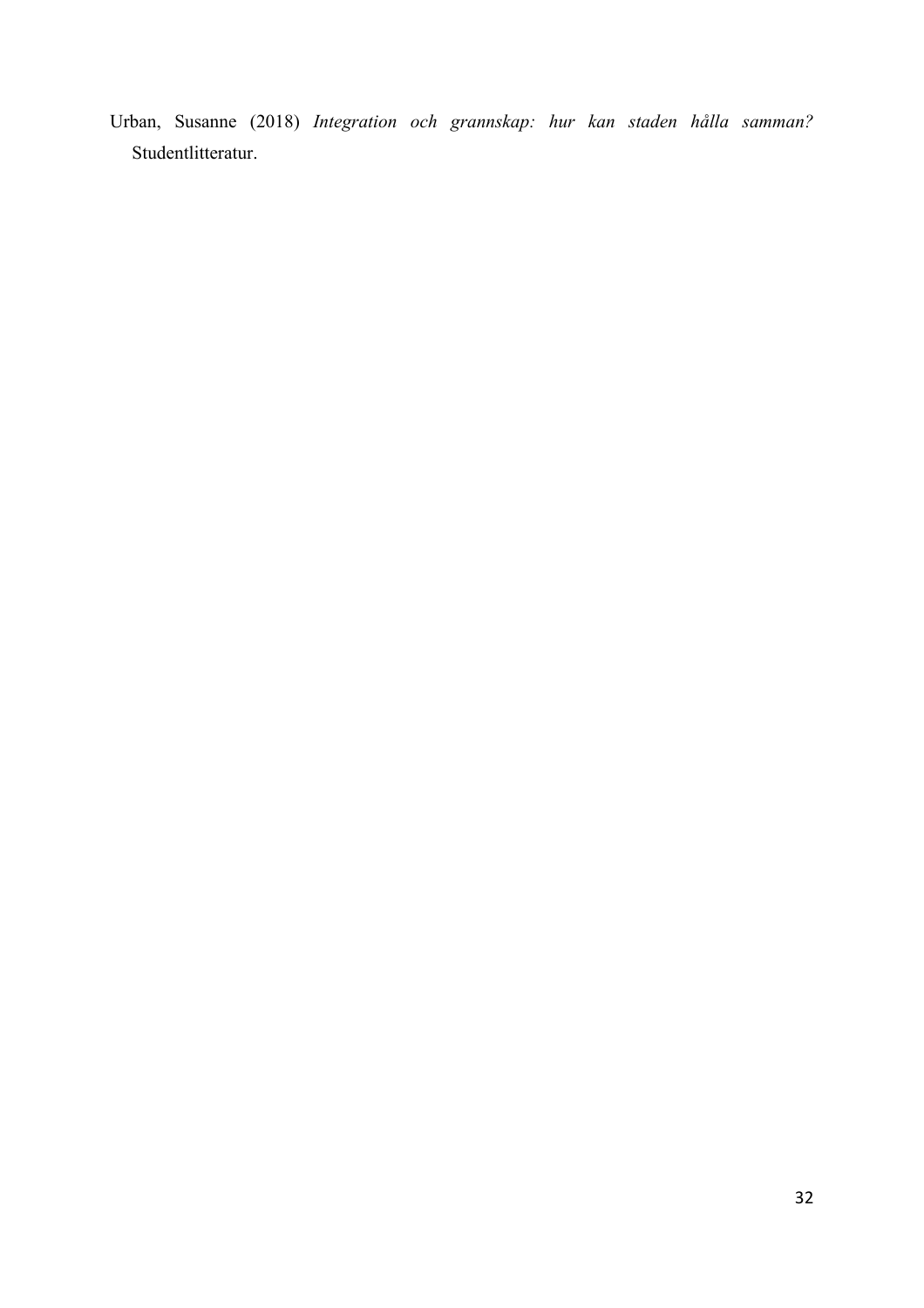## **School of Public Administration Working Paper Series: Published Papers**

2022:35 Emma Ek Österberg, Nanna Gillberg, Maria Norbäck, Patrik Zapat & María José Zapata Campos: Local government as employer, procurer, and entrepreneur in labour market integration

2022:34 Allison Östlund och Jonas Hallberg: And Now For Something Completely Different… Disposing of pacta sunt servanda through an obiter dictum

2018:33 Patrik Zapata & María José Zapata Campos: Waste tours. Narratives, infrastructures and gazes in interplay

2017:32 Johan Alvehus, Sanna Eklund och Gustaf Kastberg: First teachers – stratification in Swedish Schools

2016:31 David Karlsson: Kommunpartiet i Sveriges riksdag

2015:30 Petra Svensson: Strategists in the intersection of logics. A study of job advertisements in the Swedish municipal administration

2015:29 Nazem Tahvilzadeh, Stig Montin & Mikael Cullberg: The urban politics of sustaining growth: Sustainability governance in the Gothenburg metropolitan area

2014:28 Stig Montin: Municipalities, Regions and County Councils in Sweden: Actors and **Institutions** 

2014:27 Stig Montin: Between hierarchy, market and networks. The case of public utility and care for the elderly in

2014:26 Patrik Zapata & María José Zapata Campos: Unexpected translations in urban policy mobility. The case of the Acahualinca Development Programme in Managua, Nicaragua

2014:25 Eva Álvarez de Andrés, Patrik Zapata & María José Zapata Campos: Stop the evictions! The diffusion of networked social movements and the emergence of a new hybrid space: The case of the Spanish Mortgage Victims Group

2014:24 Patrik Zapata & María José Zapata Campos: The travel of global ideas of waste management. The case of Managua and its informal settlements

2013:23 María José Zapata Campos & Patrik Zapata: Switching Managua on! Connecting informal settlements to the formal city through household solid waste collection

2013:22 Hervé Corvellec, María José Zapata Campos & Patrik Zapata: Infrastructures, Lockin, and Sustainable Urban Development – The Case of Waste Incineration in the Göteborg Metropolitan Areas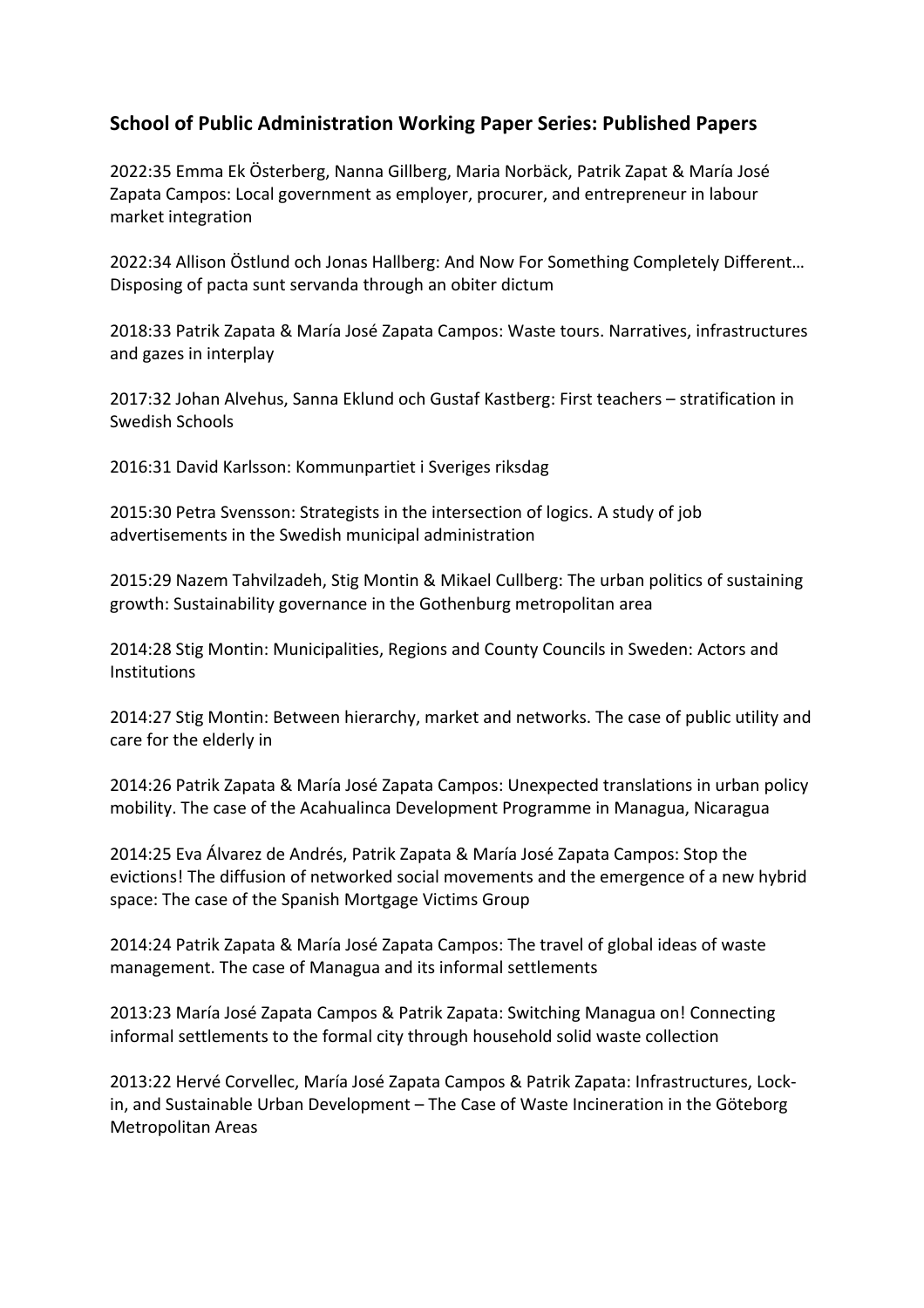2012:21 David Karlsson & Ylva Norén Bretzer: Swedish Regional Reform and the Political Map: Party Interests at Stake

2012:20 Osvaldo Salas: Har kvasimarknaden fungerat som den skall i särskilt boende?

2011:19 David Karlsson: Gåtan Fagersta. Om partier som har större framgång i kommunalvalet än i riksdagvalet

2011:18 Evio Accinelli, Edgar J. S. Carrera & Osvaldo Salas: Labor force decision to migrate

2007:17 Johan Berlin & Erik Carlström: From Artefact to Effect - The Organising Effect of Artefacts On Teams

2007:16 Tobias Johansson & Sven Siverbo: Rational, Political and Cultural Explanations to the Utilization of Relative Performance Evaluation in Swedish Local Government

2006:15 Lena Andersson-Felé: Time to Revive Luther Gulick. On Span of Control and Organisation Quality

2006:14 Björn Brorström & Viveka Nilsson: Does Organization Matter? A Study of Physicians' ideal organization

2006:13 Patrik Zapata Johansson: Legitimacy Lost and Back to Normality. Scandals in the Public Sector - The Swedish Case

2005:12 Staffan Johansson, Mikael Löfström & Östen Ohlsson: Separation or Integration. A Dilemma when Organizing Development Projects

2005:11 Tobias Johansson: Contractual Choice and Performance in Municipal Service Delivery. The Case of Swedish Elderly Care

2005:10 Sven Siverbo & Gustaf Kastberg: Activity based financing of health care. Experiences from Sweden

2005:9 Christian Jensen, Staffan Johansson & Mikael Löfström: The interactive project. A model for analyzing environmental uncertainty

2004:8 Henry Bäck: The complementarity of urban leadership and community involvement

2004:7 Henry Bäck: Communication, cohesion and coordination. Metropolitan regions in Sweden

2003:6 Henry Bäck: Partified City. Elite political culture in Sweden's biggest cities.

2003:5 Sven Siverbo: Purchaser provider split in principle and practice